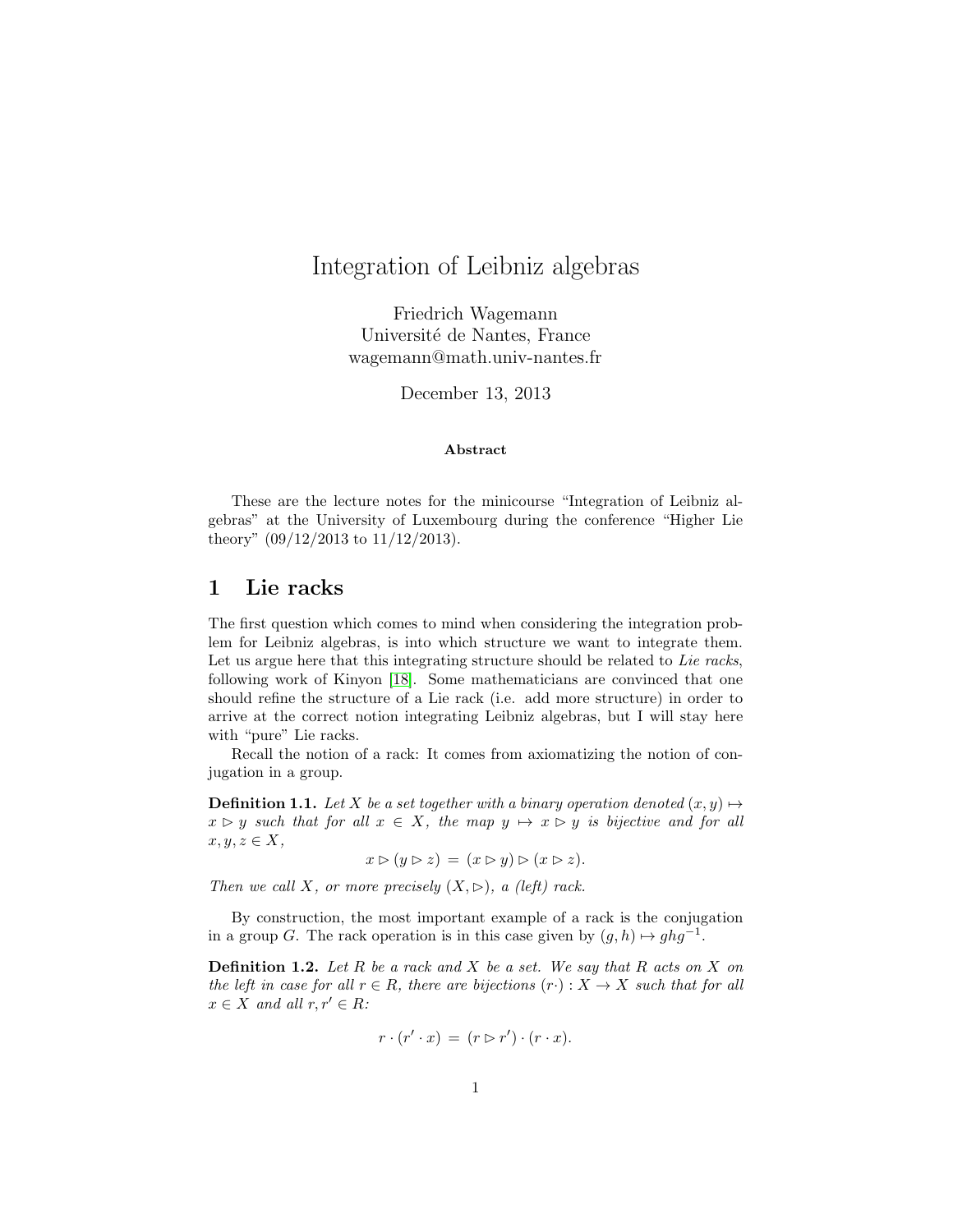Clearly, the adjoint action  $\text{Ad}_r : R \to R$  defined by  $\text{Ad}_r(r') := r \triangleright r'$  in a left rack  $R$  is a left action of  $R$  on itself.

**Definition 1.3.** A pointed rack  $(X, \rhd, 1)$  is a set X with a binary operation  $\rhd$ and an element  $1 \in X$  such that the following axioms are satisfied:

- 1.  $x \triangleright (y \triangleright z) = (x \triangleright y) \triangleright (x \triangleright z)$  for all  $x, y, z \in X$ ,
- 2. For each  $a, b \in X$ , there exists a unique  $x \in X$  such that  $a \triangleright x = b$ ,
- 3.  $1 \triangleright x = x$  and  $x \triangleright 1 = 1$  for all  $x \in X$ .

Once again, the conjugation rack of a group is an example of a pointed rack.

- **Definition 1.4.** 1. A Lie rack  $X$  is a manifold and a pointed smooth rack, i.e. the structure maps are smooth.
	- 2. A local Lie rack is a manifold X with an open subset  $\Omega \subset X \times X$  where a Lie rack product  $\triangleright$  is defined such that
		- (a) If  $(x, y), (x, z), (y, z), (x, y \triangleright z), (x \triangleright y, x \triangleright z) \in \Omega$ , then  $x \triangleright (y \triangleright z) =$  $(x \triangleright y) \triangleright (x \triangleright z).$
		- (b) If  $(x, y), (x, z) \in \Omega$  and  $x \triangleright y = x \triangleright z$ , then  $y = z$ .
		- (c) For all  $x \in X$ ,  $(1, x)$ ,  $(x, 1) \in \Omega$  and as usual  $1 \triangleright x = x$  and  $x \triangleright 1 = 1$ .

Examples of Lie racks include obviously the conjugation racks associated to Lie groups. It will be important in the following to have a replacement for the semi-direct product in the context of racks. For this, let us first review the hemi-semi-direct product Leibniz algebra (this terminology follows [\[19\]](#page-19-1), but is different from [\[18\]](#page-19-0), where this structure is called *demi-semi-direct product*):

**Lemma 1.5.** Let  $\mathfrak{g}$  be a Lie algebra and V be a  $\mathfrak{g}$ -module. The direct sum  $V \oplus \mathfrak{g}$ together with the bracket

$$
[(v, X), (v', X')] = (X(v'), [X, X'])
$$

becomes a Leibniz algebra, called the hemi-semi-direct product  $V \times$ hs  $\mathfrak{g}$  of V and g.

**Example (of a Lie rack):** Let G be a Lie group and V be a (smooth)  $G$ module. On  $X := V \times G$ , we define a binary operation ⊳ by

$$
(v,g) \triangleright (v',g') = (g(v'), gg'g^{-1})
$$

for all  $v, v' \in V$  and all  $g, g' \in G$ . X is a Lie rack with unit  $1 := (0, 1)$  which is called a linear Lie rack. This is the "group-analog" of the hemi-semi-direct product of a Lie algebra with its representation, and we denote it by  $V \times_{\text{hs}} G$ .

Let us define more generally this hemi-semi-direct product of racks: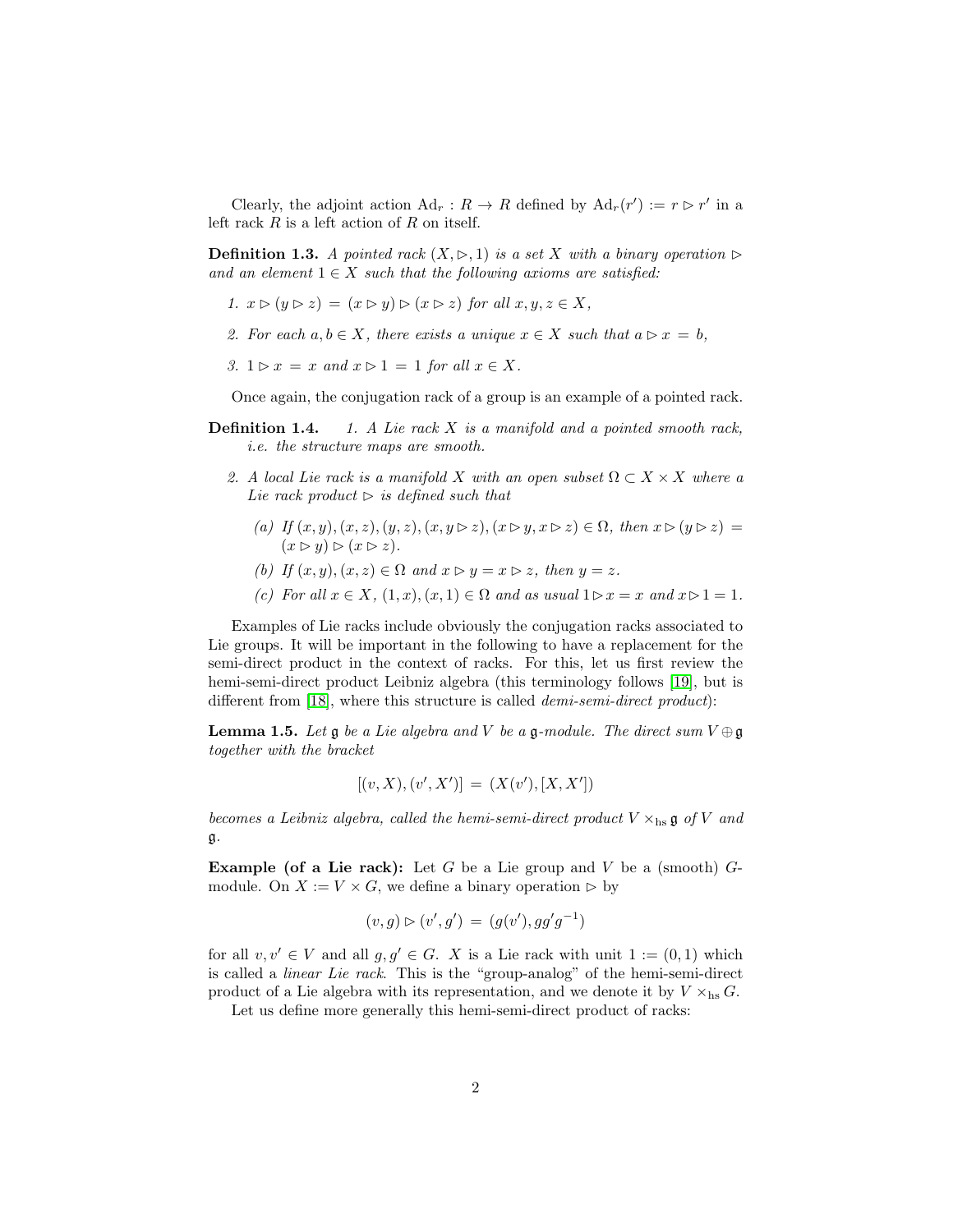**Definition 1.6.** Let R be a rack and A be a rack module in the sense of Defi-nition [1.2.](#page-0-0) The hemi-semi-direct product  $A \times_{\text{hs}} R$  of R with A is the following rack structure on the direct product set  $A \times R$ :

$$
(a,r) \triangleright (a',r') := (r(a'), r \triangleright r').
$$

Now let us come to digroups which form a "stronger" structure in which one might want to integrate Leibniz algebras:

**Definition 1.7.** A digroup  $(H, \vdash, \dashv)$  is a set H together with two binary operations  $\vdash$  and  $\vdash$  satisfying the following axioms. For all  $x, y, z \in H$ ,

- 1.  $(H, \vdash)$  and  $(H, \dashv)$  are semigroups, 2.  $x \vdash (y \dashv z) = (x \vdash y) \dashv z$ , 3.  $x \dashv (y \vdash z) = x \dashv (y \dashv z),$ 4.  $(x - y)$  ⊢ z =  $(x ⊢ y)$  ⊢ z,
- 5. there exists  $1 \in H$  such that  $1 \vdash x = x \dashv 1 = x$  for all  $x \in H$ .
- 6. for all  $x \in H$ , there exists  $x^{-1} \in H$  such that  $x \vdash x^{-1} = x^{-1} \dashv x = 1$ .

An element  $e \in H$  in a digroup H is called a *bar unit* in case  $e \vdash x = x \dashv$  $e = x$  for all  $x \in H$ . Bar units exist in a digroup, but are not necessarily unique. A digroup is a group if and only if  $\vdash$  = ⊣, and 1 is then the unique bar unit.

<span id="page-2-0"></span>There is a digroup which resembles very much the linear Lie rack:

Remark 1.8. Let G be a Lie group and M be a G-module (with underlying vector space). Define on  $H := M \times G$  the structure of a digroup by

$$
(u,g)\vdash(v,h):=(g(v),gh)
$$

and

$$
(u,g) \dashv (v,h) := (u,gh)
$$

for all  $u, v \in M$  and all  $g, h \in G$ . Then  $M \times G$  is a Lie digroup with distinguished bar unit  $(0,1)$ . The inverse of an element  $(u, g)$  is  $(0, g^{-1})$ . This Lie digroup is called the linear Lie digroup associated to G and M.

Digroups give rise to racks in the following way (this is the meaning of the word "stronger" above):

**Proposition 1.9.** Let  $(H, \vdash, \dashv)$  be a digroup and put

$$
x \triangleright y := x \vdash y \dashv x^{-1} \tag{1}
$$

for all  $x, y \in H$ . Then  $(H, \triangleright)$  is a rack, pointed in 1. Moreover, in case  $(H, \vdash, \dashv)$ is a Lie digroup (i.e. all structures are smooth),  $(H, \triangleright)$  is a Lie rack.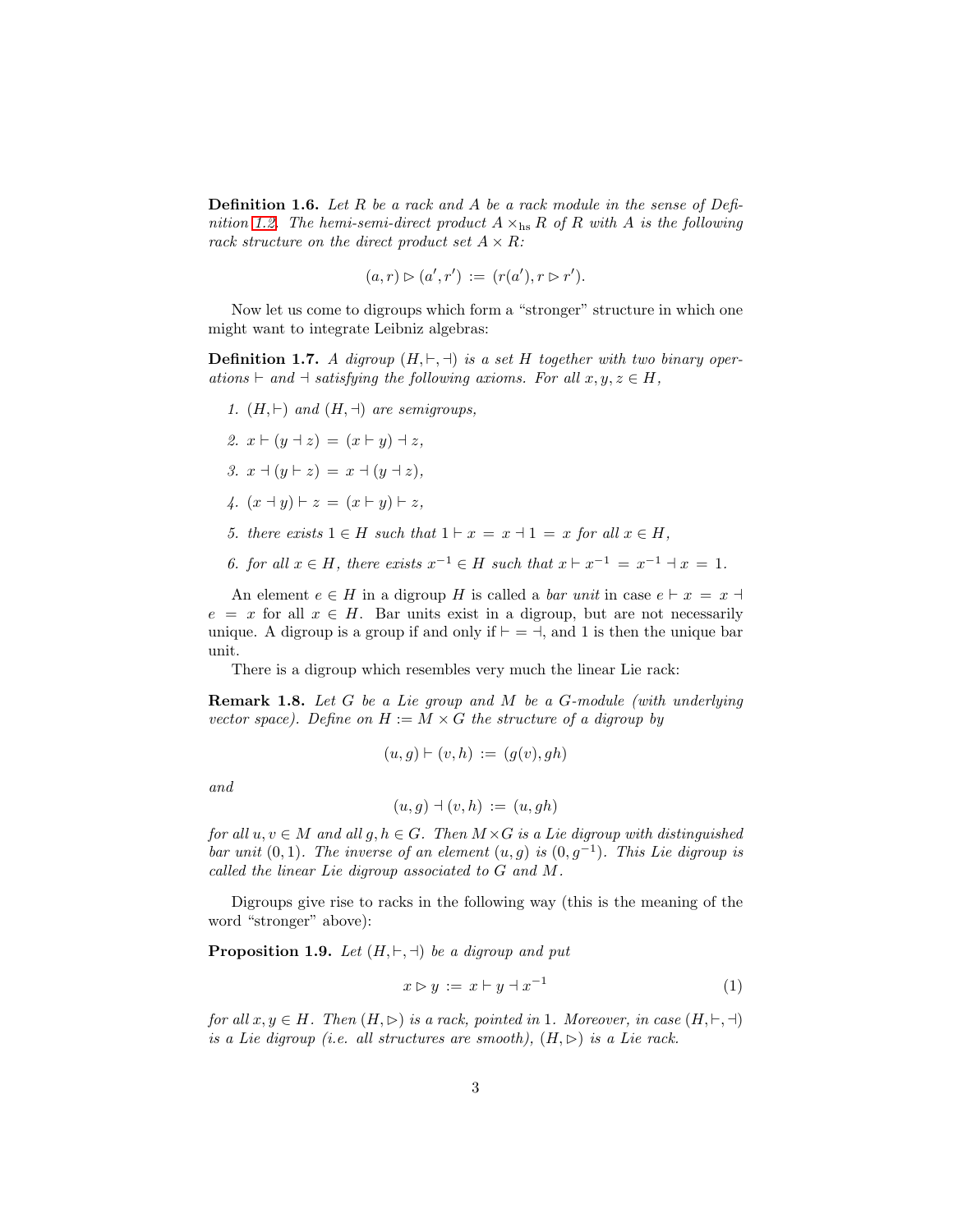In the case of the example in Remark [1.8,](#page-2-0) the obtained Lie rack is the above described linear Lie rack  $M \times_{\text{hs}} G$ . In this sense every linear Lie rack "comes from" a (linear) Lie digroup.

Kinyon shows in [\[18\]](#page-19-0) the following theorem which is at the heart of all our attempts to integrate Leibniz algebras.

**Theorem 1.10.** Let  $(X, \rhd, 1)$  be a Lie rack, and let  $\mathfrak{h} := T_1 X$ . Then there exists a bilinear map  $[,]: \mathfrak{h} \times \mathfrak{h} \rightarrow \mathfrak{h}$  such that

- 1.  $(\mathfrak{h}, \lbrack, \rbrack)$  is a (left) Leibniz algebra,
- 2. for each  $x \in X$ , the tangent map  $\Phi(x) := T_1 \phi(x)$  of the left translation map  $\phi(x) : X \to X$ ,  $y \mapsto x \triangleright y$ , is an automorphism of  $(\mathfrak{h}, [,]),$
- 3. if ad :  $\mathfrak{h} \to \mathfrak{gl}(\mathfrak{h})$  is defined by  $Y \mapsto \mathrm{ad}_X(Y) := [X, Y]$ , then  $\mathrm{ad} = T_1 \Phi$ .

Proof. The main idea of the proof is to differentiate the smooth adjoint action of the Lie rack twice:

We have for all  $x \in X$ ,  $\phi(x)(1) = x > 1 = 1$ , thus  $\Phi(x) := T_1 \phi(x)$  is an endomorphism of  $\mathfrak{h} := T_1 X$ . As each  $\phi(x)$  is invertible, we have  $\Phi(x) \in Gl(\mathfrak{h})$ . Now the map  $\Phi: X \to Gl(\mathfrak{h})$  satisfies  $\Phi(1) = id$ , thus we may differentiate again in order to obtain ad :  $T_1X \to \mathfrak{gl}(\mathfrak{h})$ . Now we set

$$
[X,Y] := \mathrm{ad}_X(Y)
$$

for all  $X, Y \in \mathfrak{h} = T_1 X$ . In terms of the left translations  $\phi(x)$ , the rack identity can be expressed by the equation

$$
\phi(x)(\phi(y)(z)) = \phi(\phi(x)(y))(\phi(x)(z)).
$$

We differentiate this equation at  $1 \in X$  first with respect z, then with respect to y to obtain

$$
\Phi(x) ([Y, Z]) = [\Phi(x)(Y), \Phi(x)(Z)]
$$

for all  $x \in X$  and all  $Y, Z \in \mathfrak{h}$ . This expresses the fact that for each  $x \in X$ ,  $\Phi(x) \in \text{Aut}(T_1X, [,])$ . Finally, we differentiate this last equation at 1 with respect to x to obtain

$$
[X,[Y,Z]] = [[X,Y],Z] + [Y,[X,Z]]
$$

for all  $X, Y, Z \in \mathfrak{h}$ . This shows that  $\mathfrak{h}$  is a left Leibniz algebra.

Example: In the special case of a linear Lie rack, we obtain the hemi-semidirect product Leibniz algebra  $\mathfrak{h} = V \times_{\text{hs}} \mathfrak{g}$ , where  $\mathfrak{g}$  is the Lie algebra of the Lie group G, endowed with the bracket:

$$
[(v, X), (v', X')] = (X(v'), [X, X']).
$$

The  $G$ -module  $V$  is here seen as a  $\mathfrak{g}$ -module in the usual way.

Kinyon's main result in [\[18\]](#page-19-0) is the integration of split Leibniz algebras. For a Leibniz algebra h, denote by s the ideal generated by the squares  $[X, X]$  for all  $X \in \mathfrak{h}$ .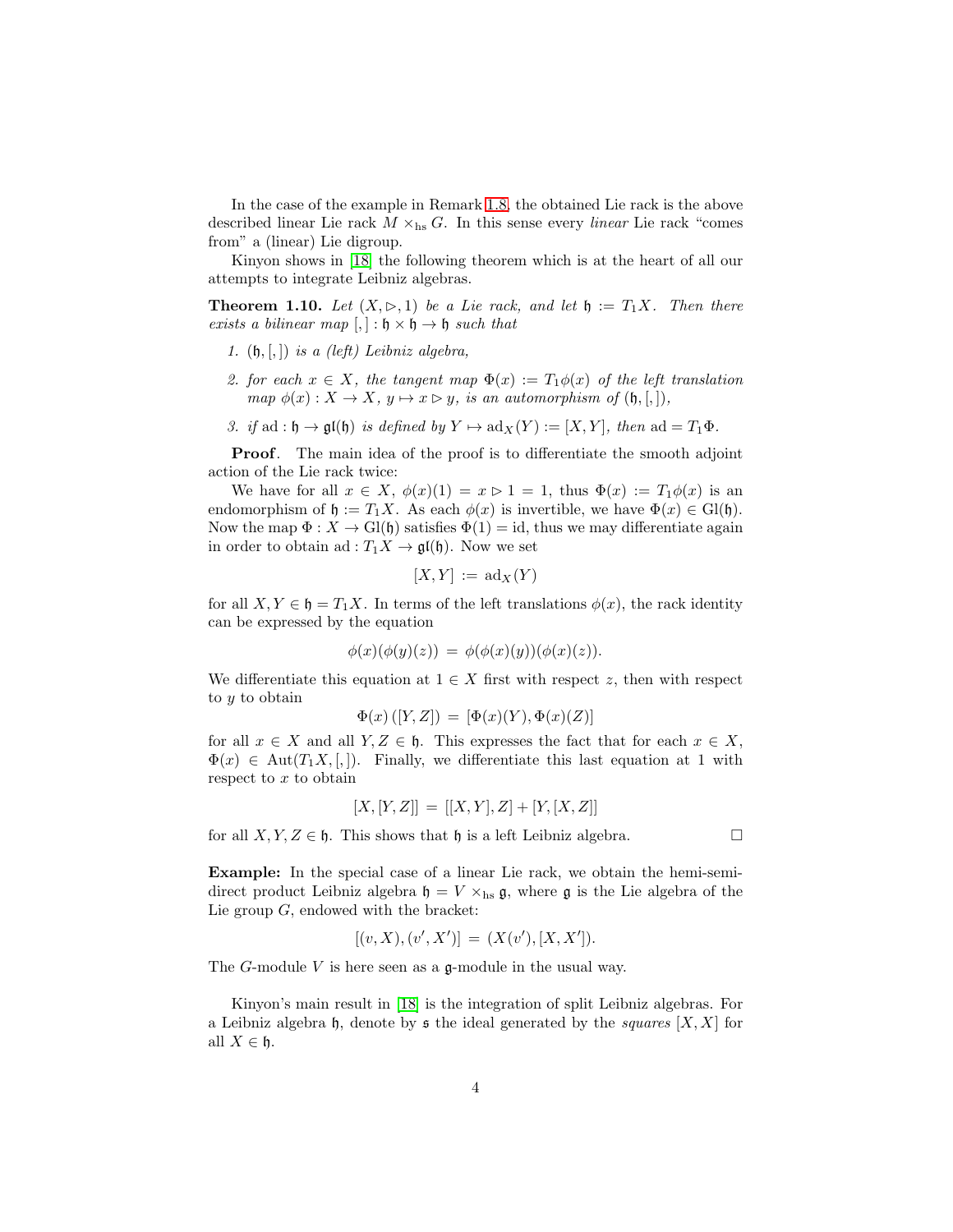Definition 1.11. A Leibniz algebra h is called split, or more precisely split over an ideal i with  $\mathfrak{s} \subset \mathfrak{i} \subset \text{ker}(\text{ad})$ , in case there exists a subalgebra  $\mathfrak{k} \subset \mathfrak{h}$  with  $\mathfrak{h} = \mathfrak{k} \oplus \mathfrak{i}$  (as vector spaces).

Actually, a Leibniz algebra is split (over i) if and only if it is a hemi-semidirect product Leibniz algebra (of i and some Lie algebra).

Theorem 1.12 (Kinyon). Let  $\mathfrak h$  be a split Leibniz algebra. Then there exists a linear Lie digroup with tangent Leibniz algebra isomorphic to h.

The main idea is here to integrate the hemi-semi-direct product Leibniz algebra into a linear Lie digroup (integrating separately the Lie algebra and the module). The tangent Leibniz algebra to the corresponding Lie rack is again the hemi-semi-direct product we started with.

Remark 1.13. In fact, Simon Covez showed in his (unpublished) master thesis that conversely, in case a Leibniz algebra integrates into a Lie digroup, it must be split over some ideal containing the ideal of squares (more precisely, it is split over the ideal  $\ker(T_1i)$  where i is the inversion map of the digroup).

## 2 Lie's third theorem

Here we review four different proofs of Lie's third theorem for Lie algebras before discussing how to generalize (some of) them to Leibniz algebras. Of course, we do not pretend that these are the only known proofs of Lie's third theorem.

Theorem 2.1 (Lie's third theorem). Let g be a real finite dimensional Lie algebra. Then there exists a connected Lie group G whose Lie algebra is isomorphic to g.

#### 1. Proof using Levi's theorem

Levi's theorem is the assertion that any finite dimensional real Lie algebra  $\mathfrak g$  is the semi-direct product of its *radical*, i.e. the maximal solvable ideal of  $\mathfrak g$ , and a semi-simple subalgebra.

Now prove first Lie's theorem for a solvable g. This is done by induction on the dimension and trivial for dimension 1. Since  $[g, g] \neq g$ , there is a subspace  $\mathfrak{a} \subset \mathfrak{g}$  such that  $[\mathfrak{g}, \mathfrak{g}] \subset \mathfrak{a}$  and  $\dim(\mathfrak{g}/\mathfrak{a}) = 1$ . Observe that  $\mathfrak{a}$  is in fact an ideal of g. Let b be a subspace of g of dimension 1 supplementary to a. By construction, this describes g as the semi-direct product of  $\mathfrak{a}$  and  $\mathfrak{b}: \mathfrak{g} \cong \mathfrak{a} \rtimes \mathfrak{b}$ .

The theorem is then true for a and b by induction hypothesis, and follows for g, because the semi-direct product of Lie groups is a Lie group whose tangent Lie algebra is the semi-direct product of Lie algebras.

On the other hand, in case  $\mathfrak g$  is semi-simple, Lie's third theorem is seen as follows. The adjoint action ad :  $\mathfrak{g} \to \mathfrak{gl}(\mathfrak{g})$  is a faithful representation of  $\mathfrak{g}$ . The Lie subalgebra of  $\mathfrak{gl}(\mathfrak{g})$  corresponding to  $\mathfrak{g}$  can then be integrated into a Lie subgroup of  $Gl(\mathfrak{g})$  whose Lie algebra is isomorphic to  $\mathfrak{g}$ , by Lie's first theorem.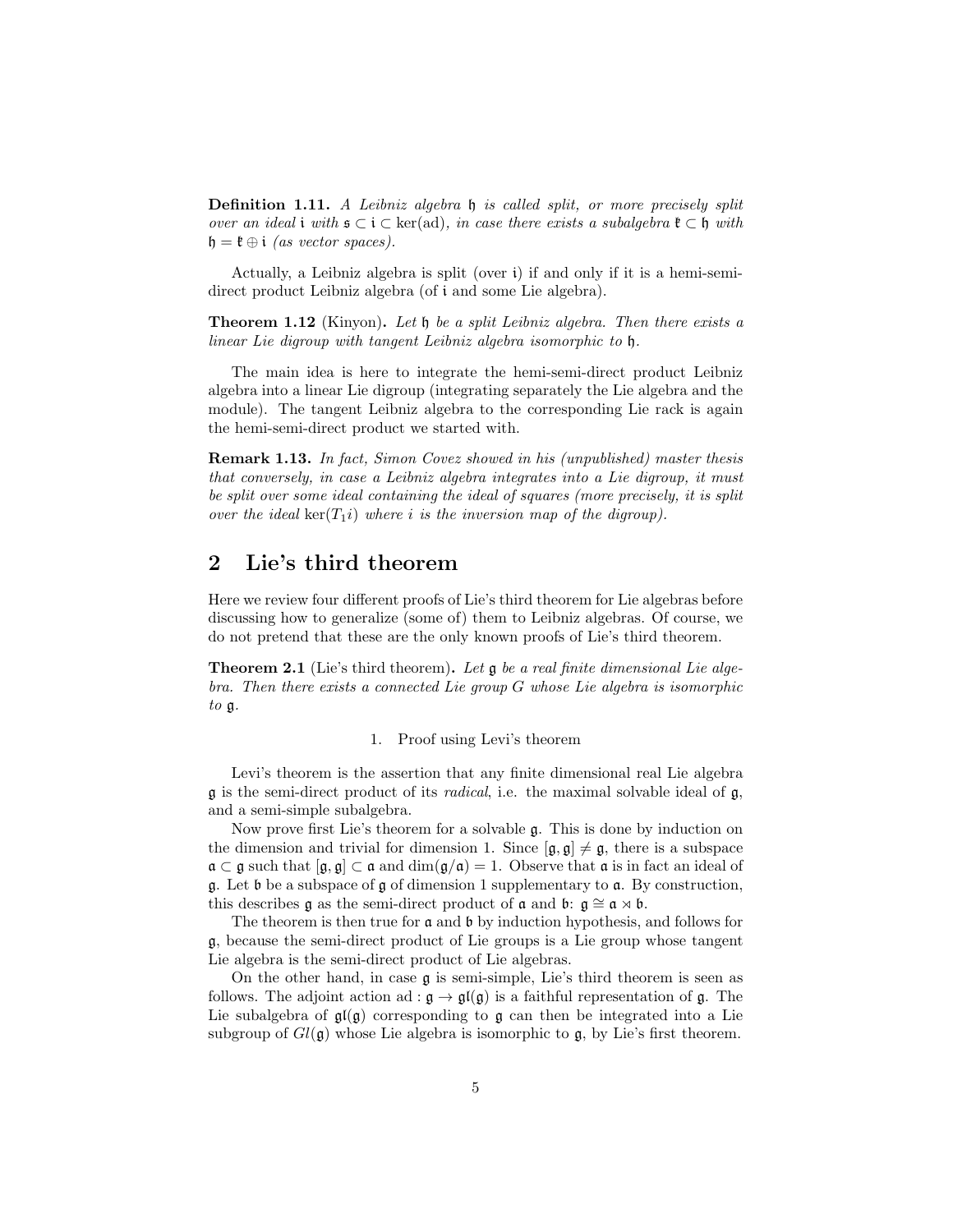Finally, thanks to Levi's theorem, a general Lie algebra is the semi-direct product of its radical and a semi-simple subalgebra, therefore Lie's third theorem follows from what we did before.  $\Box$ 

#### 2. Proof using Ado's theorem

Ado's theorem is the assertion that any finite dimensional real Lie algebra  $\mathfrak g$  possesses a finite dimensional, faithful representation V. This implies that  $\mathfrak g$ is isomorphic to a subalgebra of  $\mathfrak{gl}(V)$ . Then once again, this subalgebra integrates into a connected Lie subgroup of  $Gl(V)$ , whose tangent Lie algebra is isomorphic to  $\mathfrak g$  by Lie's first theorem.

#### 3. Homological proof

Any Lie algebra  $\mathfrak g$  is a central extension of its center  $Z(\mathfrak g)$ :

$$
0 \to Z(\mathfrak{g}) \to \mathfrak{g} \stackrel{\text{ad}}{\to} \mathrm{ad}_{\mathfrak{g}} \to 0,
$$

where  $ad_{\mathfrak{g}} \subset \mathfrak{gl}(\mathfrak{g})$  is the image of  $\mathfrak g$  under the adjoint map sending each element to the corresponding inner derivation, i.e.

$$
ad: \mathfrak{g} \to \mathfrak{gl}(\mathfrak{g}), \quad X \mapsto ad_X := [X, -].
$$

Now we have already seen that  $ad_{\mathfrak{g}}$  integrates into a Lie subgroup G of  $Gl(\mathfrak{g})$ , and the trivial g-module  $Z(\mathfrak{g})$  can be seen as a trivial G-module. It remains to integrate the Lie algebra 2-cocycle associated to this central extension into a group 2-cocycle. This is done using that G can be chosen 1-connected and also 2-connected, by interpreting the cocycle as a differential 2-form on G. This 2-form then leads to a group 2-cocycle (see [\[24\]](#page-19-2)), which then gives rise to a central extension of groups whose tangent Lie algebra is isomorphic to  $\mathfrak{g}$ .  $\Box$ 

#### 4. Infinite dimensional proof

The proof in [\[14\]](#page-18-0) uses an infinite dimensional construction to provide a Lie group integrating  $\mathfrak g$ . On the path space  $P(\mathfrak g)$  (which is the Banach space of continuous maps from the interval  $[0, 1]$  to  $\mathfrak g$  with uniform convergence), Duistermaat and Kolk consider the following product for all  $\delta, \delta' \in P(\mathfrak{g})$ :

$$
(\delta \cdot \delta')(t) = \delta(t) + A_{\delta}(t)\delta'(t), \qquad (2)
$$

where  $A_{\delta} \in \mathcal{C}^1([0,1], \mathfrak{gl}(\mathfrak{g}))$  is the solution of the differential equation

<span id="page-5-0"></span>
$$
\frac{dA}{dt}(t) = \operatorname{ad} \delta(t) \circ A(t)
$$

with initial condition  $A(0) = id_{\mathfrak{g}}$ . It is interesting to observe that this product has the same form as the logarithmic derivative, sending differentiable curves in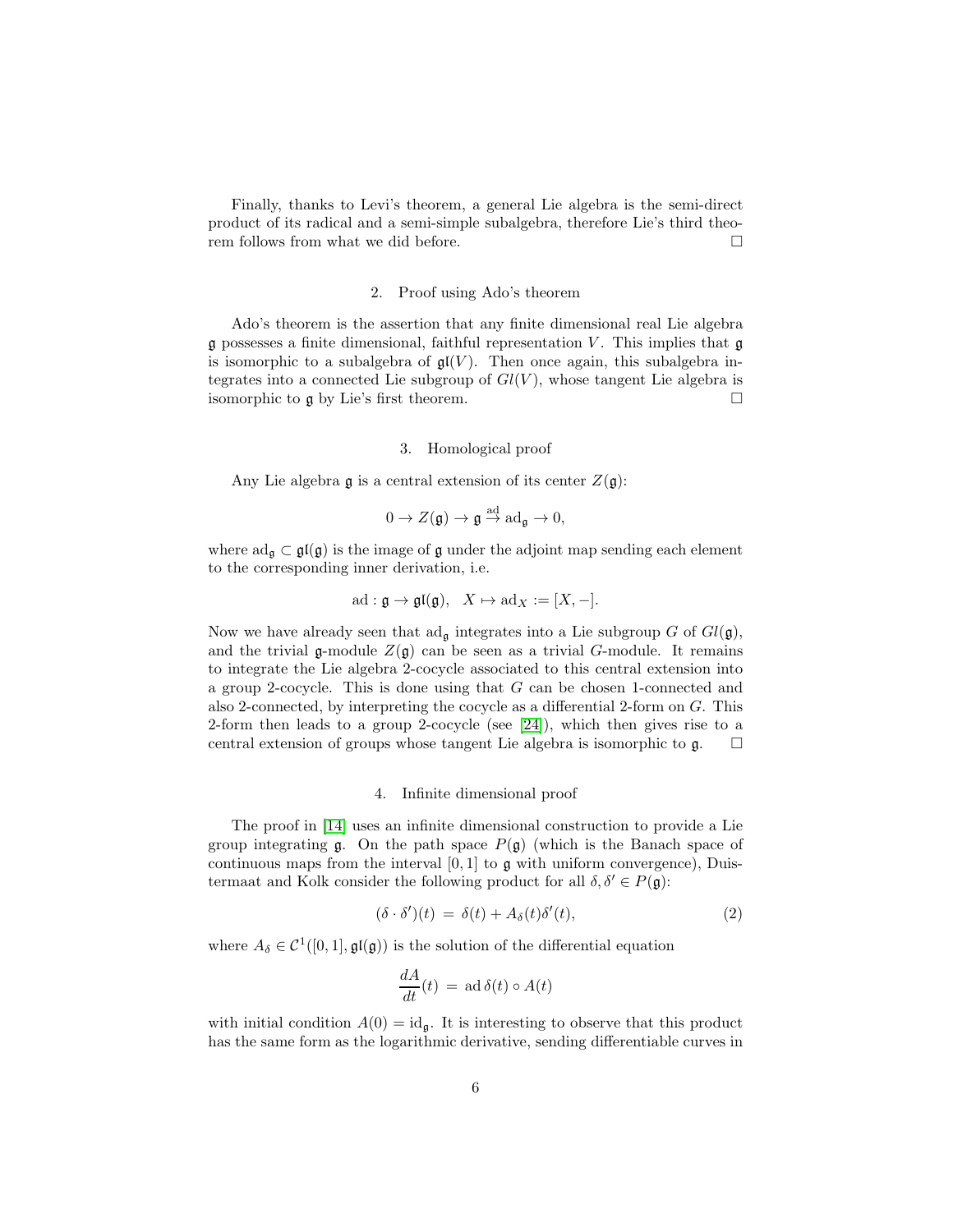a Lie group to Lie algebra valued 1-forms. Equation [\(2\)](#page-5-0) expresses the 1-cocycle identity of the logarithmic derivative in this context, see e.g. [\[22\]](#page-19-3).

Duistermaat-Kolk show that the Banach space  $P(\mathfrak{g})$  becomes an infinite dimensional Banach Lie group with this product, and that its Lie algebra is again  $P(\mathfrak{g})$  with the bracket:

$$
[X,Y](t) = \frac{d}{dt} \left[ \int_0^t X(s)ds, \int_0^t Y(s)ds \right].
$$

Furthermore, they show that the subgroup  $P_0(\mathfrak{g})$  corresponding to the kernel of the (Lie algebra) averaging map

$$
\text{av}: P(\mathfrak{g}) \to \mathfrak{g}, \ \ X \mapsto \int_0^1 X(t)dt
$$

is a closed connected normal Banach Lie subgroup, such that the quotient  $P(\mathfrak{g})/P_0(\mathfrak{g})$  is a connected (finite dimensional) Lie group integrating  $\mathfrak{g}$ .

Now let us discuss (a little) these four proofs.

- 1. Barnes [\[3\]](#page-18-1) shows that finite dimensional Leibniz algebras possess a Levi decomposition. It would be interesting to transpose the above proof to the setting of Leibniz algebras, where the right structure should be the hemi-semi-direct product.
- 2. Barnes [\[4\]](#page-18-2) also shows that finite dimensional Leibniz algebras possess a faithful representation. We would need a version of Lie's first theorem for Leibniz algebras to transpose this proof to Leibniz algebras from there. We will take here a different point of view and embed Leibniz algebras into hemi-semi-direct products in the next section, following Kinyon-Weinstein [\[19\]](#page-19-1).
- 3. Simon Covez will talk about how to transpose the homological proof of Lie's third theorem to Leibniz algebras. The Leibniz cocycle integrates only locally, thus leading to a local Lie rack. This is explained in [\[10\]](#page-18-3).
- 4. It would be most interesting to transpose the infinite dimensional proof to the setting of Leibniz algebras, because it is this approach which generalizes to the integration of Lie algebroids by Crainic-Fernandes [\[11\]](#page-18-4). This approach could then lead directly to the integration of Leibniz algebroids into.....Lie rackoids.

### 3 Integration of Leibniz algebras

### 3.1 Leibniz algebras as subalgebras of a hemi-semi-direct product

Kinyon and Weinstein showed in [\[19\]](#page-19-1) that every Leibniz algebra may be embedded into a hemi-semi-direct product Leibniz algebra.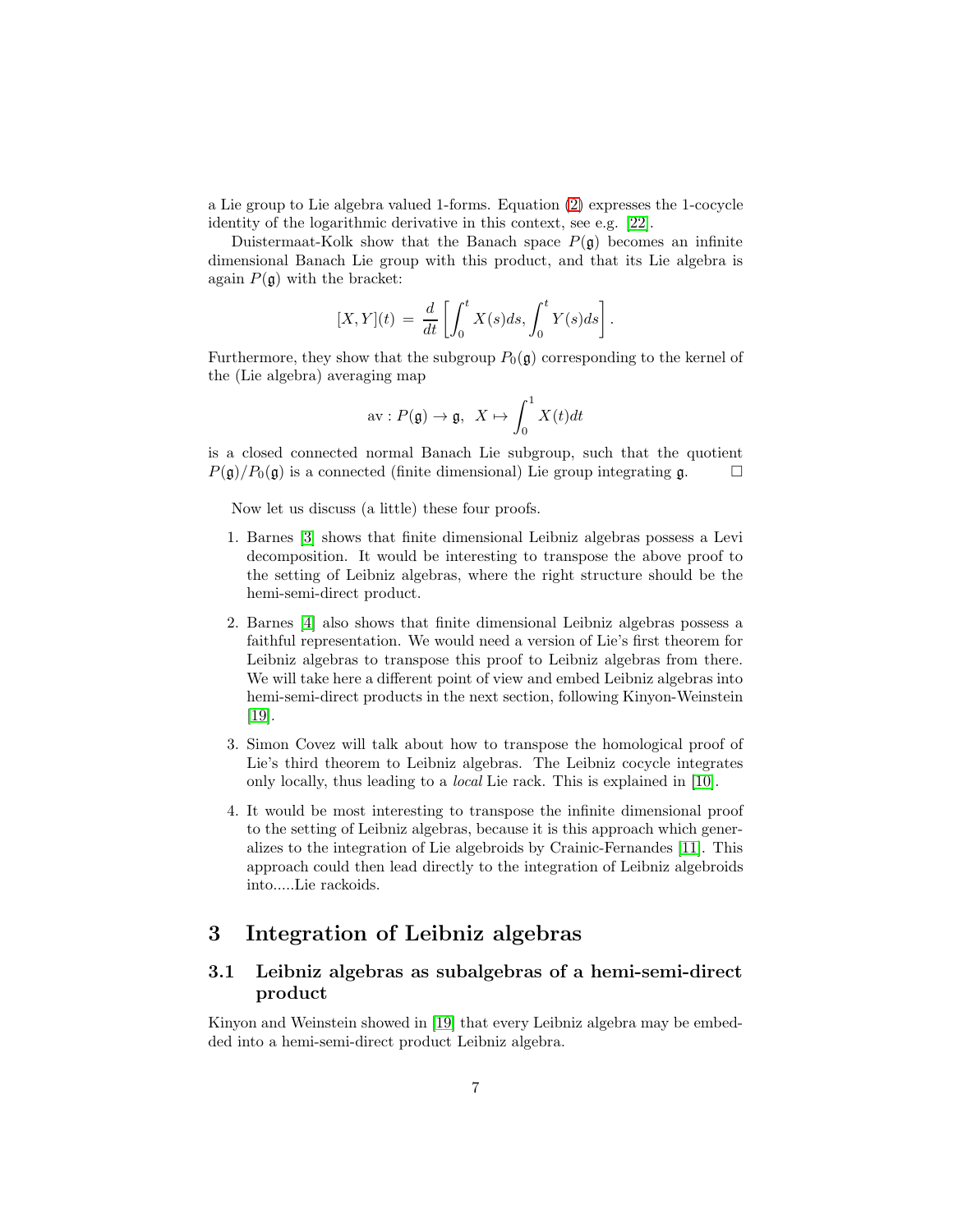Let a Leibniz algebra h be given. Our most important example of a hemisemi-direct product is to choose  $\mathfrak{gl}(\mathfrak{h})$  as the Lie algebra and  $\mathfrak{h}$  as the module in the construction of the hemi-semi-direct product. Kinyon and Weinstein noticed that every Leibniz algebra may be embedded in this type of hemi-semi-direct product  $\mathfrak{h} \times_{\text{hs}} \mathfrak{gl}(\mathfrak{h})$ . The embedding map is simply  $X \mapsto (X, \text{ad}_X)$ . In other words, the given Leibniz algebra  $\mathfrak h$  is seen as a subalgebra of the hemi-semi-direct product  $\mathfrak{h} \times_{\text{hs}} \mathfrak{gl}(\mathfrak{h})$  by regarding it as the graph of the adjoint representation

$$
\mathrm{ad}:\mathfrak{h}\to\mathfrak{gl}(\mathfrak{h}),\quad X\mapsto\mathrm{ad}_X,
$$

where for each  $Y \in \mathfrak{h}$ ,  $\mathrm{ad}_X(Y) := [X, Y]$ .

One can change this example somehow by considering the Lie algebra of derivations der(h) instead of the Lie algebra  $\mathfrak{gl}(\mathfrak{h})$ . Notice that the derivations der(h) of a Leibniz algebra h form indeed a Lie algebra. The following proposition is due to Kinyon-Weinstein loc. cit.:

Proposition 3.1. Every Leibniz algebra h is embedded as a subalgebra of the hemi-semi-direct product  $\mathfrak{h} \times_{\text{hs}} \text{der}(\mathfrak{h})$ .

#### 3.2 Bass' approach to integration

This approach builds on a remark by H. Bass in the Lie algebra case, referred to in [\[15\]](#page-18-5), and is already contained in [\[18\]](#page-19-0) (end of Section 3), but Kinyon believed this integration to be too arbitrary, as it does not necessarily yield Lie groups in the case of Lie algebras.

Let  $\mathfrak h$  be a finite-dimensional real Leibniz algebra.

Theorem 3.2. On the vector space  $\mathfrak{h}$ , there exists a Lie rack structure which is given by

$$
(X,Y)\mapsto \exp(\mathrm{ad}_X)(Y)\,=: \,X\vartriangleright Y
$$

for all  $X, Y \in \mathfrak{h}$ . This global Lie rack structure has the following properties:

- 1. In case h is a Lie algebra, the corresponding Lie rack structure is locally the conjugation rack structure w.r.t. to a Lie group structure.
- 2. The Lie rack structure is globally described by a Baker-Campbell-Hausdorffformula (BCH-formula for short).

**Proof.** Note that  $X \mapsto \exp(\text{ad}_X)$  is an automorphism of h. The fact that the binary operation

$$
(X,Y)\mapsto X\vartriangleright Y=\exp(\mathrm{ad}_X)(Y)
$$

is a rack product follows from the formula

$$
\alpha \exp(\operatorname{ad}_X)\alpha^{-1} = \exp(\operatorname{ad}_{\alpha(X)})
$$

for any automorphism  $\alpha \in \text{Aut}(\mathfrak{h})$ . Indeed, the RHS of self-distributivity

$$
X \triangleright (Y \triangleright Z) = (X \triangleright Y) \triangleright (X \triangleright Z)
$$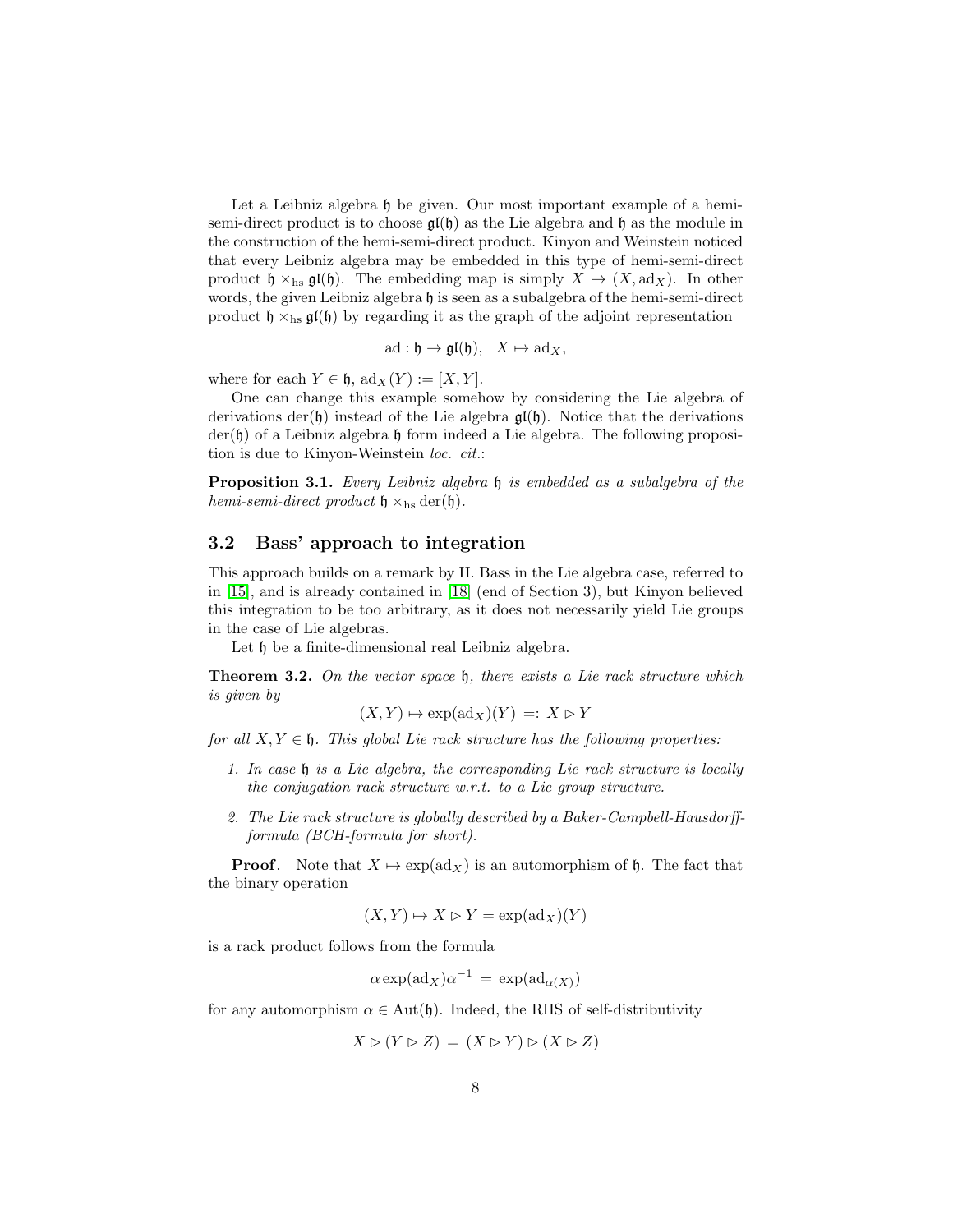reads thanks to this formula

$$
e^{\mathrm{ad}_{e^{\mathrm{ad}_{X}(Y)}}}(e^{\mathrm{ad}_{X}(Z)}) = e^{\mathrm{ad}_{X}} \circ e^{\mathrm{ad}_{Y}} \circ e^{-\mathrm{ad}_{X}}(e^{\mathrm{ad}_{X}(Z)}) = e^{\mathrm{ad}_{X}}(e^{\mathrm{ad}_{Y}(Z)}).
$$

The BCH-formula which is referrred to in the statement is, for a Lie algebra h, the formula for the conjugation conj<sup>∗</sup> associated to the BCH-product:

$$
conj_*(X,Y) = \exp(\mathrm{ad}_X)(Y)
$$
  
=  $Y + [X,Y] + \frac{1}{2}[X,[X,Y]] + \frac{1}{6}[X,[X,[X,Y]]] + \dots$ 

Observe that while the BCH group product is in general only locally defined, its associated conjugation is always globally defined.

For a general Leibniz algebra, we interprete this same formula as a BCHformula for the rack product.

One drawback of this Lie rack structure is that the underlying space is necessarily contractible. This will be different with the following approach. Another drawback is that in the case of a Lie algebra, the space is only *locally* a Lie group, but not necessarily globally. We will not be able to overcome this drawback.

#### 3.3 hs-approach to integration

The hs-approach (approach using hemi-semi-direct products) can be seen as modeled on the proof of Lie's third Theorem using Ado's Theorem. Here we embed Leibniz algebras as subalgebras of hemi-semi-direct products (taking the place of general linear Lie algebras), integrate these to linear Lie racks and identify then the subrack associated to the given Leibniz algebra.

Consider a Leibniz algebra  $\mathfrak h$ . Then the hemi-semi-direct products  $\mathfrak h \times_{\text{hs}} \mathfrak{gl}(\mathfrak h)$ and  $\mathfrak{h} \times_{\text{hs}} \text{der}(\mathfrak{h})$  integrate into the linear Lie racks  $\mathfrak{h} \times_{\text{hs}} Gl(\mathfrak{h})$  and  $\mathfrak{h} \times_{\text{hs}} \text{Aut}(\mathfrak{h})$ respectively.

Now it remains to identify the subrack  $R_h \subset \mathfrak{h} \times_{\text{hs}} \text{Aut}(\mathfrak{h})$  associated to the Leibniz subalgebra  $\{(X, \text{ad}_X) : X \in \mathfrak{h}\}\$  of the hemi-semi-direct product Leibniz algebra  $\mathfrak{h} \times_{\text{hs}} \text{der}(\mathfrak{h}).$ 

**Proposition 3.3.** The subrack  $R_{\mathfrak{h}} \subset \mathfrak{h} \times_{\text{hs}} \text{Aut}(\mathfrak{h})$  is explicitely described as

$$
R_{\mathfrak{h}} = \{ (X, \exp(\mathrm{ad}_X)) : X \in \mathfrak{h} \}.
$$

It is a closed subset of the direct product of the vector space h and the exponential image  $\exp(\text{ad}(\mathfrak{h}))$  of the adjoint image of  $\mathfrak h$  in the Lie group  $Gl(\mathfrak{h})$ . It acquires a manifold structure on some open subset.

Proof. From the algebraic point of view, all we have to show is that the set

$$
R_{\mathfrak{h}} := \{ (X, \exp(\mathrm{ad}_X)) : X \in \mathfrak{h} \}
$$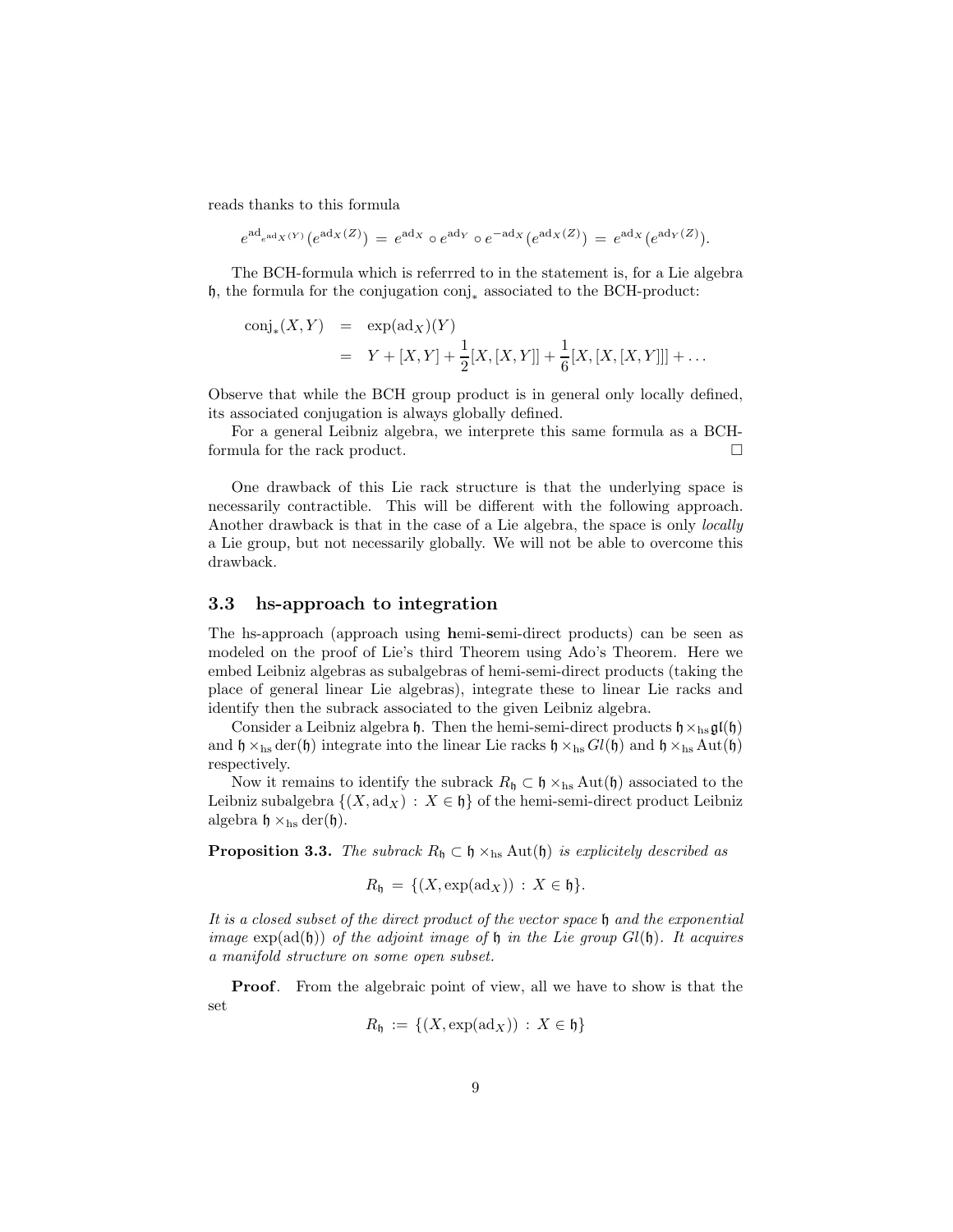is a subrack of the hemi-semi-direct product rack  $\mathfrak{h} \times_{\text{hs}} \text{Aut}(\mathfrak{h})$ . This is clear in the first variable, and follows again from the formula

$$
\alpha \exp(\operatorname{ad}_X)\alpha^{-1} = \exp(\operatorname{ad}_{\alpha(X)})
$$

for any automorphism  $\alpha \in \text{Aut}(\mathfrak{h})$  in the second variable.

The fact that the exponential image contains an open set where it has a manifold structure follows from the fact that the vanishing of the derivative of the exponential function defines a closed subset  $C$  (even an analytic subset). Call the complementary  $U := \operatorname{ad}_{\mathfrak{h}} \setminus C$ . The restriction of exp to U is a local diffeomorphism and therefore an open map, thus  $exp(U) =: O$  is an open subset of  $G \subset \text{Aut}(\mathfrak{h})$ , the Lie group generated by  $\exp(\text{ad}_{\mathfrak{h}})$ . O therefore inherits a manifold structure.

Now  $\{(X, \text{ad}_X) : X \in \mathfrak{h}\}\$ is a linear subspace of  $\mathfrak{h} \times \text{ad}_{\mathfrak{h}}\}$ , and therefore  $\{(X, \text{ad}_X) : \text{ad}_X \in U\}$  is a submanifold of  $\mathfrak{h} \times \text{ad}_{\mathfrak{h}}$ , which is sent to a submanifold  $R_{\mathfrak{h}} \cap O$  by the local diffeomorphism exp. This submanifold is the "global" object integrating our Leibniz algebra.

**Remark 3.4.** The manifold structure on the open set  $O$  is a manifold structure on some 1-neighborhood in  $Aut(\mathfrak{h})$ , and seems therefore no gain with respect to Covez' integration procedure. But the 1-neighborhood in Covez' procedure is a neighborhood where  $\exp$  is a diffeomorphism, while here our O is "almost" dense": In case  $\exp(\mathfrak{g})$  is a manifold, then O is a dense open subset, because O contains  $\exp(\mathfrak{g}) \setminus V$  where V is the set of critical values of exp. V is a measure zero subset of empty interior by (some variant of) Sard's theorem.

In general, the image of the exponential map is neither open nor closed. For  $Sl(2,\mathbb{C})$ , it contains  $-1$  as a non-interior point (see [\[14\]](#page-18-0), p. 26), so there is no way to have a dense open subset.

## 4 Formal group approaches to integration

The formal group approach to the integration of Lie algebras is explained in detail in Serre's book [\[23\]](#page-19-4). The main scheme is to pass from a Lie algebra  $\mathfrak g$  to its universal enveloping algebra  $U\mathfrak{g}$  which is a cocommutative Hopf algebra, to pass then to some kind of dual  $U\mathfrak{g}^*$  in order to get a commutative Hopf algebra, and then to extract from it a formal group law. Another variant extracts from  $U\mathfrak{g}^*$  an algebraic group by taking characters. The first person to think about formal group laws for algebras over an operad (and thus in particular for Leibniz algebras) was to our knowledge Benoit Fresse [\[16\]](#page-18-6).

#### 4.1 Bertram-Didry's approach

Here we sketch Manon Didry's approach to the integration of Leibniz algebras. She did her thesis (cf [\[13\]](#page-18-7)) under supervision of Wolfgang Bertram.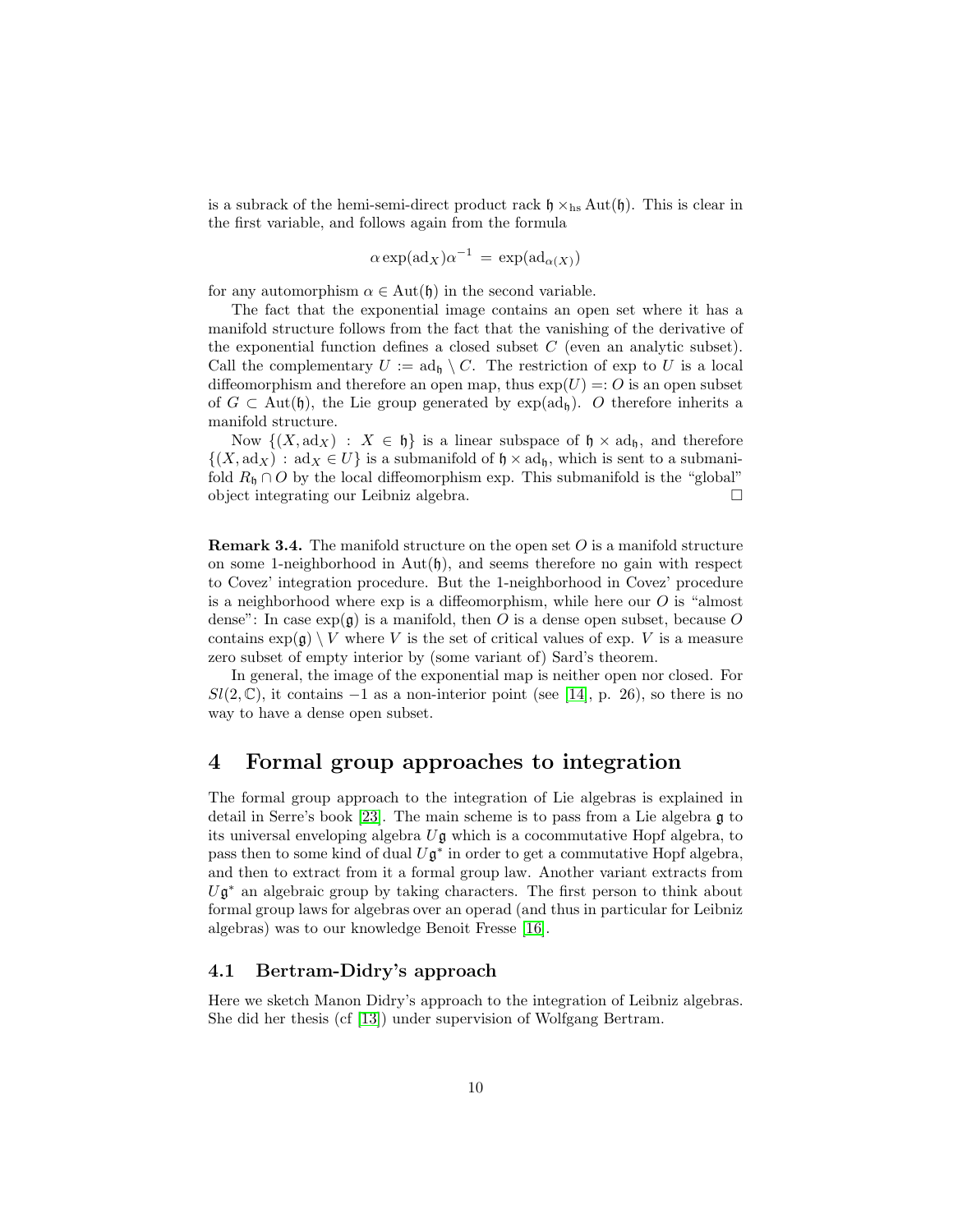The main idea of their approach is to examine the structure which one inherits from a Lie algebra structure on a vector space  $\mathfrak g$  on the *iterated dual* numbers  $T^n$ **g**. Here  $T^1$ **g** = **g** $\otimes_{\mathbb{K}} \mathbb{K}[\epsilon]/(\epsilon^2)$ , and then one iterates the construction. Denoting the different  $\epsilon$  by  $\epsilon_i$ ,  $i = 1, \ldots, n$ , one obtains

$$
T^n \mathfrak{g} = \mathfrak{g} \oplus \bigoplus_{\alpha \in I_n} \epsilon^{\alpha} \mathfrak{g} =: \mathfrak{g} \oplus G_n(\mathfrak{g}),
$$

where  $I_n$  is the set of non-zero multi-indices of length n with values in  $\{0, 1\}$ . For a Lie algebra g, Didry obtains in this way groups  $G_n(\mathfrak{g})$  where the group product is polynomial and expressed in terms of iterated brackets. She describes these groups in terms of generators and relations.

Let us introduce some notation in order to state (one of) her theorem(s) in more precise terms. Let  $\alpha \in I_n$ . For an integer  $m \in \{2, \ldots, |\alpha|\}$ , the set  $P^m(\alpha)$ denotes the set of increasing partitions in m subsets of the multi-index  $\alpha$  with respect to the lexicographic ordering:

$$
P^m(\alpha) = \{(\lambda^1, \ldots, \lambda^m) \in I_n^m \mid \alpha = \sum_{i=1}^m \lambda^i, \lambda^1 < \ldots < \lambda^m\}.
$$

**Theorem 4.1.** The (above defined) set  $G_n(\mathfrak{g})$  carries a group structure given by

$$
\sum_{\alpha \in I_n} \epsilon^{\alpha} x_{\alpha} \cdot \sum_{\alpha \in I_n} \epsilon^{\alpha} y_{\alpha} = \sum_{\alpha \in I_n} \epsilon^{\alpha} (x \cdot y)_{\alpha},
$$

where

$$
(x \cdot y)_{\alpha} = x_{\alpha} + y_{\alpha} + \sum_{m=2}^{|\alpha|} \sum_{\lambda \in P^m(\alpha)} [\dots[[x_{\lambda^m}, y_{\lambda^1}], y_{\lambda^2}], \dots, y_{\lambda^{m-1}}].
$$

The unit element of this group is 0 and the inverse of an element  $x = \sum_{\alpha \in I_n} \epsilon^{\alpha} x_{\alpha}$ is  $x^{-1} = \sum_{\alpha \in I_n} \epsilon^{\alpha} (x^{-1})_{\alpha}$ , where

$$
(x^{-1})_{\alpha} = -x_{\alpha} + \sum_{m=2}^{|\alpha|} \sum_{\lambda \in P^m(\alpha)} (-1)^m [[x_{\lambda^m}, x_{\lambda^{m-1}}], \dots, x_{\lambda^1}].
$$

For a Leibniz algebra h, Didry still obtains polynomial groups (!)  $G_n(\mathfrak{h})$ . It does not seem clear how to extract from the  $G_n(\mathfrak{h})$  the original Leibniz algebra h, while for a Lie algebra g, the usual tangent Lie algebra of the polynomial group  $G_n(\mathfrak{g})$  is isomorphic to  $\mathfrak{g}$ .

#### 4.2 Mostovoy's approach

Finally, we also sketch Mostovoy's approach [\[21\]](#page-19-5). Mostovoy works in Loday-Pirashvili's category of linear maps. In [\[20\]](#page-19-6) Loday and Pirashvili introduce the infinitesimal tensor product for the category of linear maps  $\mathcal{LM}$ . Objects in  $\mathcal{LM}$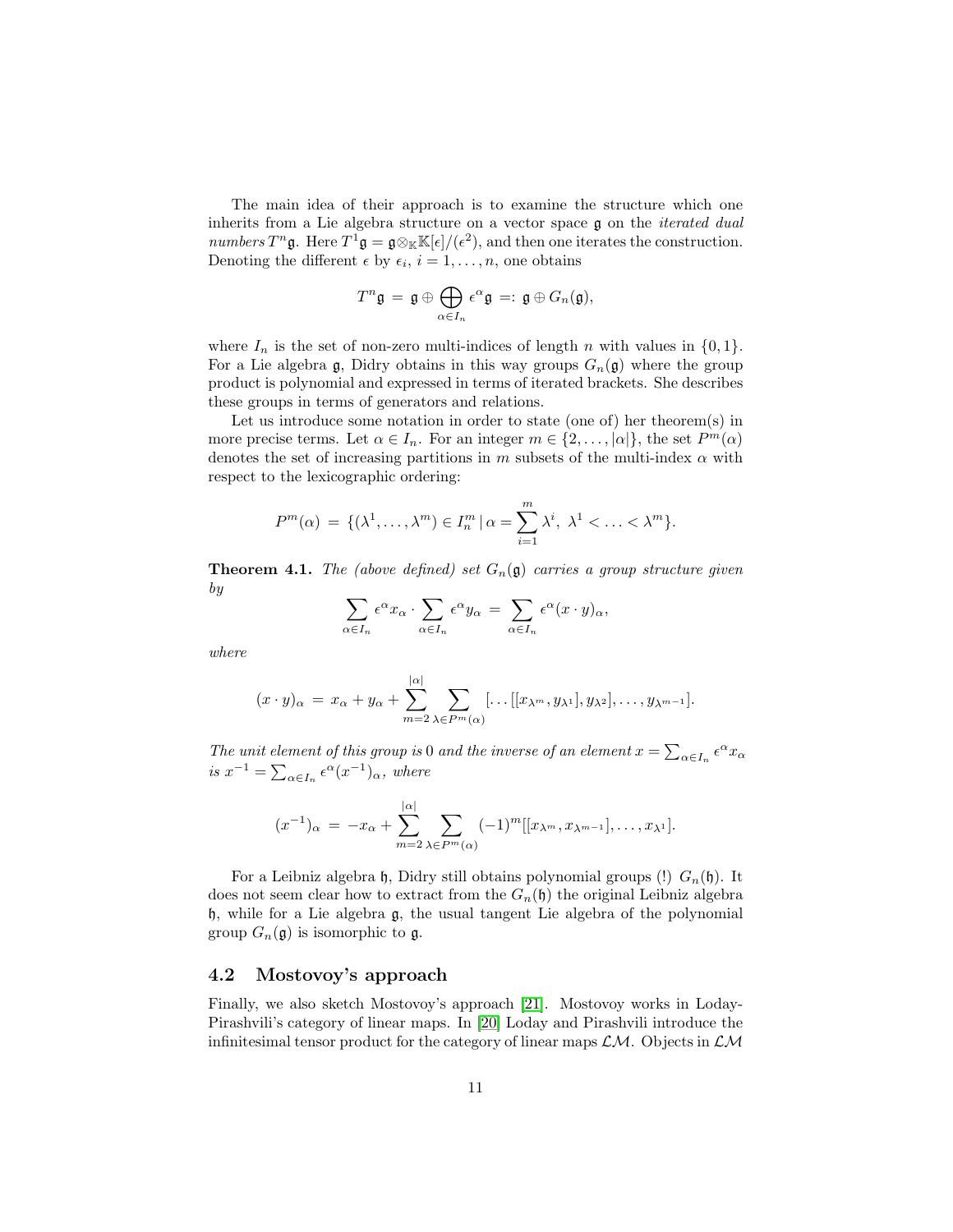are linear maps  $f: V \to W$ , which are thought to be vertical with V upstairs and W downstairs. Morphisms  $(\phi_1, \phi_0) : (f : V \to W) \to (f' : V' \to W')$  in  $\mathcal{L}M$  are commutative squares



The category  $\mathcal{LM}$  becomes a (strictly) symmetric tensor category with the *infinitesimal tensor product*  $(f: V \to W) \otimes (f': V' \to W')$  which is given by

$$
(V \otimes W') \oplus (W \otimes V')
$$
  
\n
$$
\downarrow f \otimes id_{W'} + id_W \otimes f'
$$
  
\n
$$
W \otimes W'.
$$

The unit object is obviously  $0: \{0\} \rightarrow k$ .

Loday and Pirashvili exhibit algebraic objects in the tensor category  $\mathcal{LM}$ . For this, they use that the inclusion functor  $W \mapsto (0 : \{0\} \to W)$  and the projection functor  $(f: V \to W) \to W$  are tensor functors which compose to the identity. This shows that for each algebraic structure in  $\mathcal{L}M$ , the downstairs object has the corresponding structure in the category of vector spaces. Using this principle, they show that in  $\mathcal{LM}$ :

- an associative algebra object  $f : M \to A$  is the data of an associative algebra A, an A-bimodule M and a bimodule map  $f : M \to A$ ,
- a Lie algebra object  $f : M \to \mathfrak{g}$  is the data of a Lie algebra  $\mathfrak{g}$ , a (right) Lie module M and an equivariant map  $f : M \to \mathfrak{g}$ ,
- a bialgebra object  $f : M \to H$  is the data of a bialgebra H, an H-bimodule and  $H$ -bicomodule  $M$  such that left and right comodule maps are  $H$ bimodule maps, and  $f : M \to H$  is a bimodule map and a coderivation  $(!)$ .

Loday and Pirashvili go on showing how to construct functors  $P$  (primitives) and U (universal enveloping algebra) associating to a Hopf algebra in  $\mathcal{LM}$  a Lie algebra in  $\mathcal{LM}$ , and vice-versa. For a given Lie algebra  $f : M \to \mathfrak{g}$ , the enveloping algebra is  $\phi: U\mathfrak{g} \otimes M \to U\mathfrak{g}$ . Here the right  $U\mathfrak{g}$ -action on  $U\mathfrak{g} \otimes M$ is induced by

$$
(u\otimes m)\cdot x = ux\otimes m + u\otimes m\cdot x
$$

for all  $x \in \mathfrak{g}$ , all  $u \in U\mathfrak{g}$  and all  $m \in M$ , the left  $U\mathfrak{g}\text{-action}$  is given by multiplication on the first factor, and the map  $\phi$  is induced by

$$
1\otimes m\mapsto f(m).
$$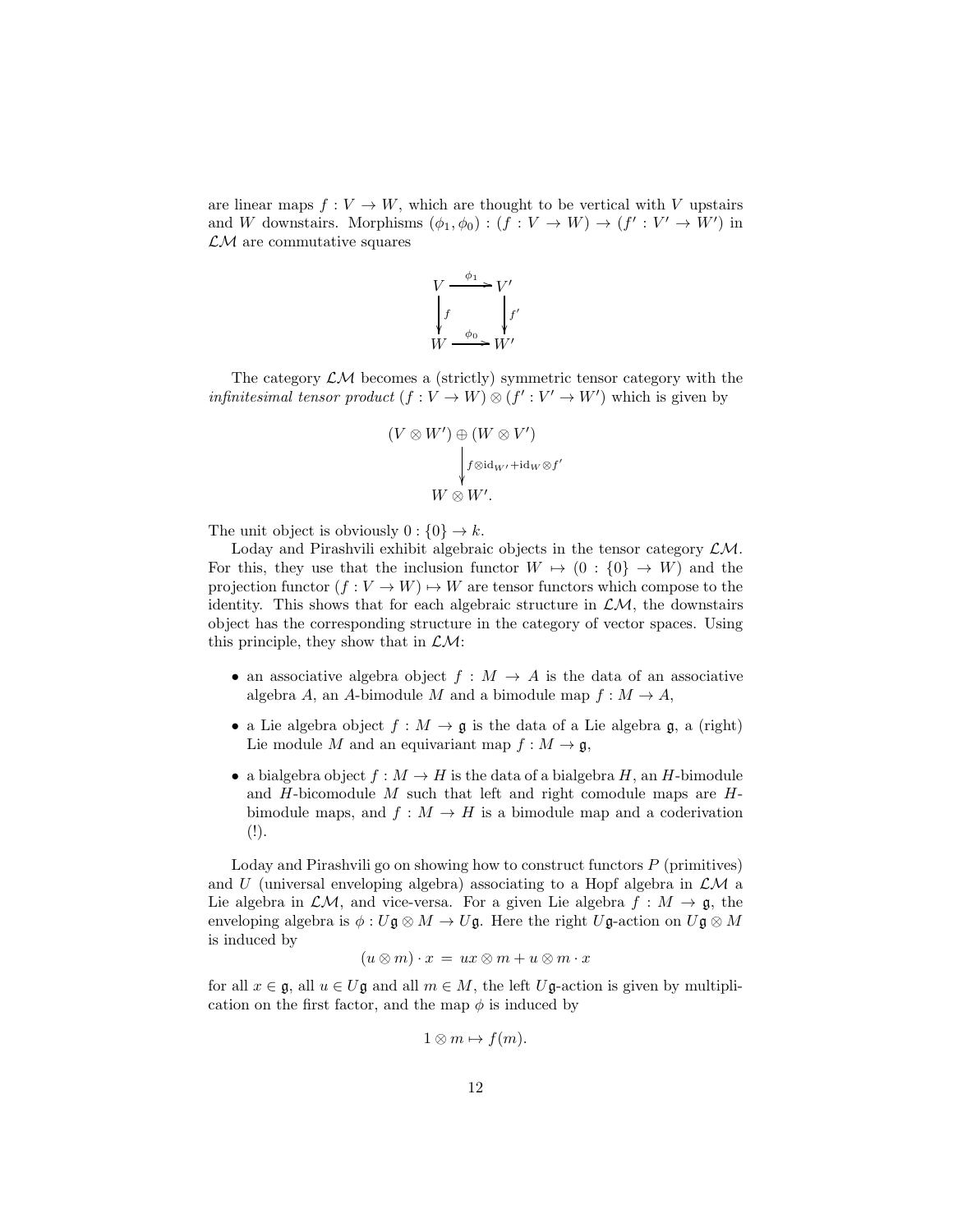Leibniz algebras give rise to Lie algebra objects in  $\mathcal{L}M$  by associating to  $\mathfrak g$ the linear map  $\pi : \mathfrak{g} \to \mathfrak{g}_{\text{Lie}}$ , i.e. the quotient map w.r.t. the ideal generated by the squares  $[x, x]$  for  $x \in \mathfrak{g}$  which leads to the quotient Lie algebra  $\mathfrak{g}_{\mathrm{Lie}}$ .

Mostovoy's idea is to integrate Leibniz algebras by looking at them as Lie algebra objects in  $\mathcal{L}M$ . As the formal integration procedure in Serre's book [\[23\]](#page-19-4) works for any strict tensor category, he deduces that the integration problem is from this point of view mostly trivial.

Mostovoy defines a *formal group* in  $\mathcal{L}M$  to be an object  $\delta: V \to W$  together with a linear map

$$
G\,:\,S\left( \left( V\oplus V\right) \stackrel{\delta +\delta }{\rightarrow }\left( W\oplus W\right) \right) \rightarrow \left( V\stackrel{\delta }{\rightarrow }W\right)
$$

such that the extension to a coalgebra morphism in  $\mathcal{L}\mathcal{M}$ 

$$
S(V \xrightarrow{\delta} W) \otimes S(V \xrightarrow{\delta} W) \to S(V \xrightarrow{\delta} W)
$$

is an associative algebra in  $\mathcal{L}M$ . Observe that there are no group objects in  $\mathcal{LM}$ . Mostovoy arrives at the following proposition:

**Proposition 4.2.** The functor that assigns to a Lie algebra  $(M \rightarrow \mathfrak{g})$  in  $\mathcal{LM}$ the primitive part of the product in  $U(M \to \mathfrak{g})$  is an equivalence of categories of Lie algebras in  $LM$  and of formal groups in  $LM$ .

Mostovoy then has a global interpretation of these formal group objects in terms of bundles over the Lie group  $G$  (which arises from integrating the Lie algebra g, i.e. the downstairs object of  $M \to \mathfrak{g}$ ). This bundle  $\xi \to G$  should have typical fiber M, an anchor map  $p : \xi \to TG$  and a pair of actions. It would be interesting to establish links to Bertram-Didry's approach to integration and to the notion of rackoid of Laurent-Gengoux and Wagemann.

## 5 Deformation quantization of Leibniz algebras

The main idea here is that a (local) integration of a Lie or Leibniz bracket leads to a symplectic micromorphism which is readily quantizable by Fourier-Integral operators.

### 5.1 Symplectic micromorphisms

Let us recall the definition of a symplectic micromorphism (see [\[6\]](#page-18-8), [\[7\]](#page-18-9), [\[8\]](#page-18-10), and [\[9\]](#page-18-11) for more details) as well as some aspects of their quantization.

**Definition 5.1.** A symplectic micromorphism  $([L], \phi)$  from a symplectic microfold  $[M, A]$  (i.e. a germ of a symplectic manifold around a Lagrangian submanifold  $A \subset M$ , called the core of the microfold) to a symplectic microfold  $[N, B]$ is the data of a Lagrangian submanifold germ [L] in  $\overline{M} \times N$  around the graph  $\text{gr}(\phi)$  of a smooth map  $\phi: A \to B$  such that the intersection  $L \cap (A \times B) = \text{gr}(\phi)$ is clean for a representative  $L \in [L]$ .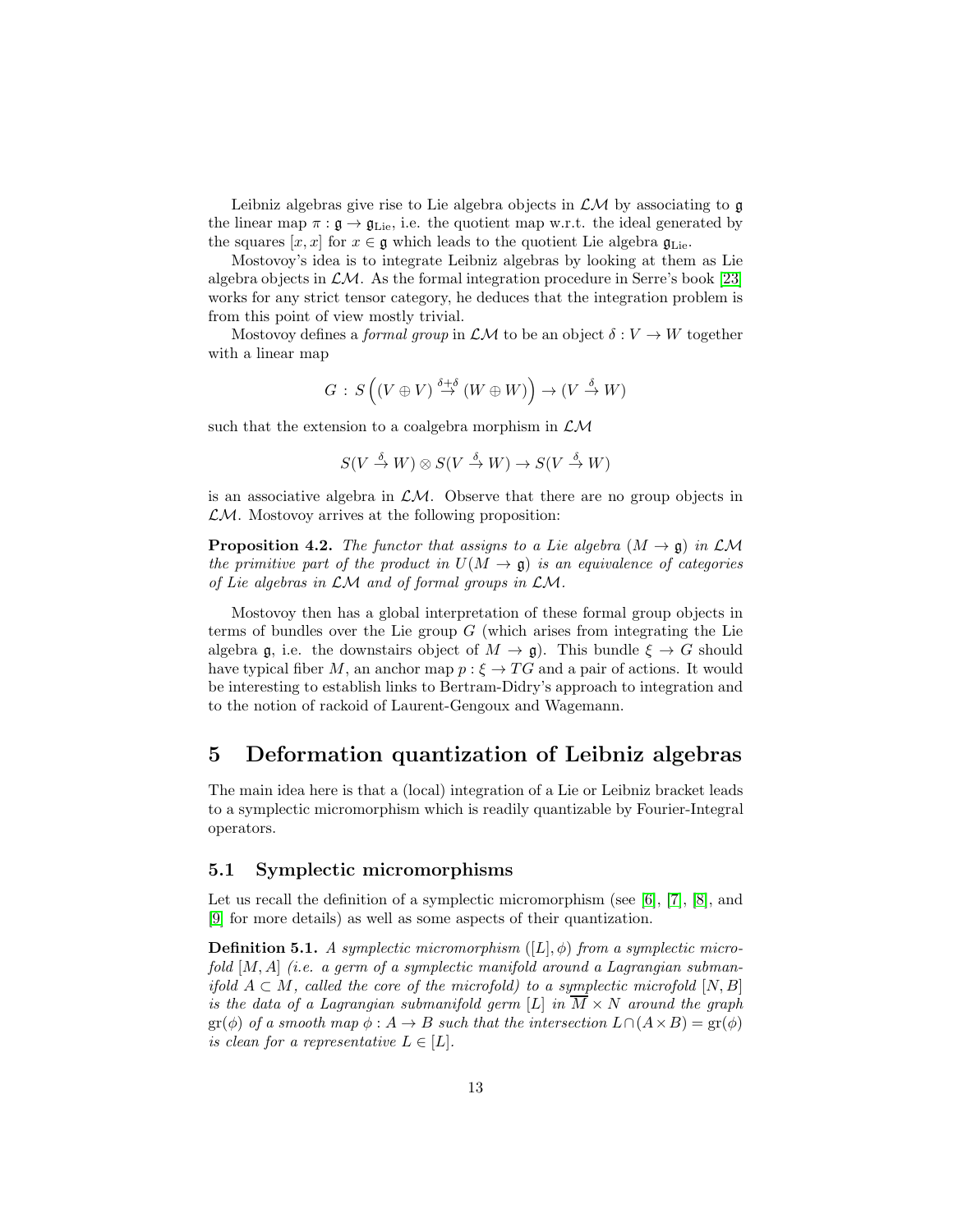The symplectic micromorphisms are the morphisms of a category, the microsymplectic category. We denote them by  $([L], \phi) : [M, A] \to [N, B]$ , and, when the symplectic microfold is  $[T^*A, A]$ , we simply write  $T^*A$ .

An important example of symplectic micromorphisms comes from cotangent lifts of smooth maps between manifolds. Namely, if  $\phi : B \to A$  is a smooth map, then the conormal bundle  $N^*$ gr $\phi$  of the graph of  $\phi$  is a lagrangian submanifold of  $T^*(A \times B)$ . Using the identification (Schwartz transform) between this last cotangent bundle and  $\overline{T^*A} \times T^*B$ , the conormal bundle to the graph yields a symplectic micromorphism, which we denote by  $T^*\phi : T^*A \to T^*B$ , by taking the germ of the resulting lagrangian submanifold

$$
\left\{ \Big( \big(p_A, \, \phi(x_B) \big), \, \big( (T_{x_B}^* \phi) p_A, x_B \big) \Big) : \, (p_A, x_B) \in \phi^*(T^*A) \right\}
$$

around the graph of  $\phi$ , and where  $(p_A, x_A)$  and  $(p_B, x_B)$  are the canonical coordinates on  $T^*A$  and  $T^*B$  respectively.

When the target and source symplectic microfold cores are *euclidean* (i.e. when  $A = \mathbb{R}^k$  and  $B = \mathbb{R}^l$  for some  $k \geq 1$  and  $l \geq 1$ , a symplectic micromorphism from  $T^*A$  to  $T^*B$  can be associated with a family of formal Fourier Integral operators from  $C^{\infty}(A)[[\hbar]]$  to  $C^{\infty}(B)[[\hbar]]$  using the symplectic micromorphism generating function (see [\[9\]](#page-18-11) for a general theory of symplectic micromorphism quantization).

Namely, as shown in [\[7\]](#page-18-9), when the target and source symplectic microfold cores are euclidean, any symplectic micromorphism  $([L], \phi)$  from  $T^*A$  to  $T^*B$ can be described by a generating function germ  $[S_L] : \phi^*(T^*A) \to \mathbb{R}$  around the zero section of the pullback bundle  $\phi^*(T^*A)$  as follows: There is a representative  $L \in [L]$  such that

$$
L = \left\{ \left( (p_A, \frac{\partial S_L}{\partial p_A}(p_A, x_B)), \left( \frac{\partial S_L}{\partial x_B}(p_A, x_B), x_B \right) \right) : (p_A, x_B) \in W \right\},\,
$$

where W is an appropriate neighborhood of the zero section in  $\phi^*(T^*A)$ . This generating function  $S_L$  is unique if one requires that it satisfies the property  $S_L(0, x) = 0$ . The geometric condition on the cleanness of the intersection in the definition above can be expressed in terms of the generating function as follows:

<span id="page-13-0"></span>
$$
\frac{\partial S_L}{\partial p_A}(p_A, x_B) = \phi(x_B) \quad \text{and} \quad \frac{\partial S_L}{\partial x_B}(0, x_B) = 0. \tag{3}
$$

In this light, one can see  $S_L$  as a deformation of the cotangent lift generating function, which is the first term of  $S_L$  in a Taylor expansion:

$$
S_L(p_A, x_B) = \langle p_A, \phi(x_B) \rangle + \mathcal{O}(p_A^2).
$$

**Remark 5.2.** Conversely, any generating function germ  $[S] : \phi^*(T^*A) \to \mathbb{R}$ satisfying conditions [\(3\)](#page-13-0) defines uniquely a symplectic micromorphism  $([L<sub>S</sub>], \phi)$ :  $T^*A \to T^*B.$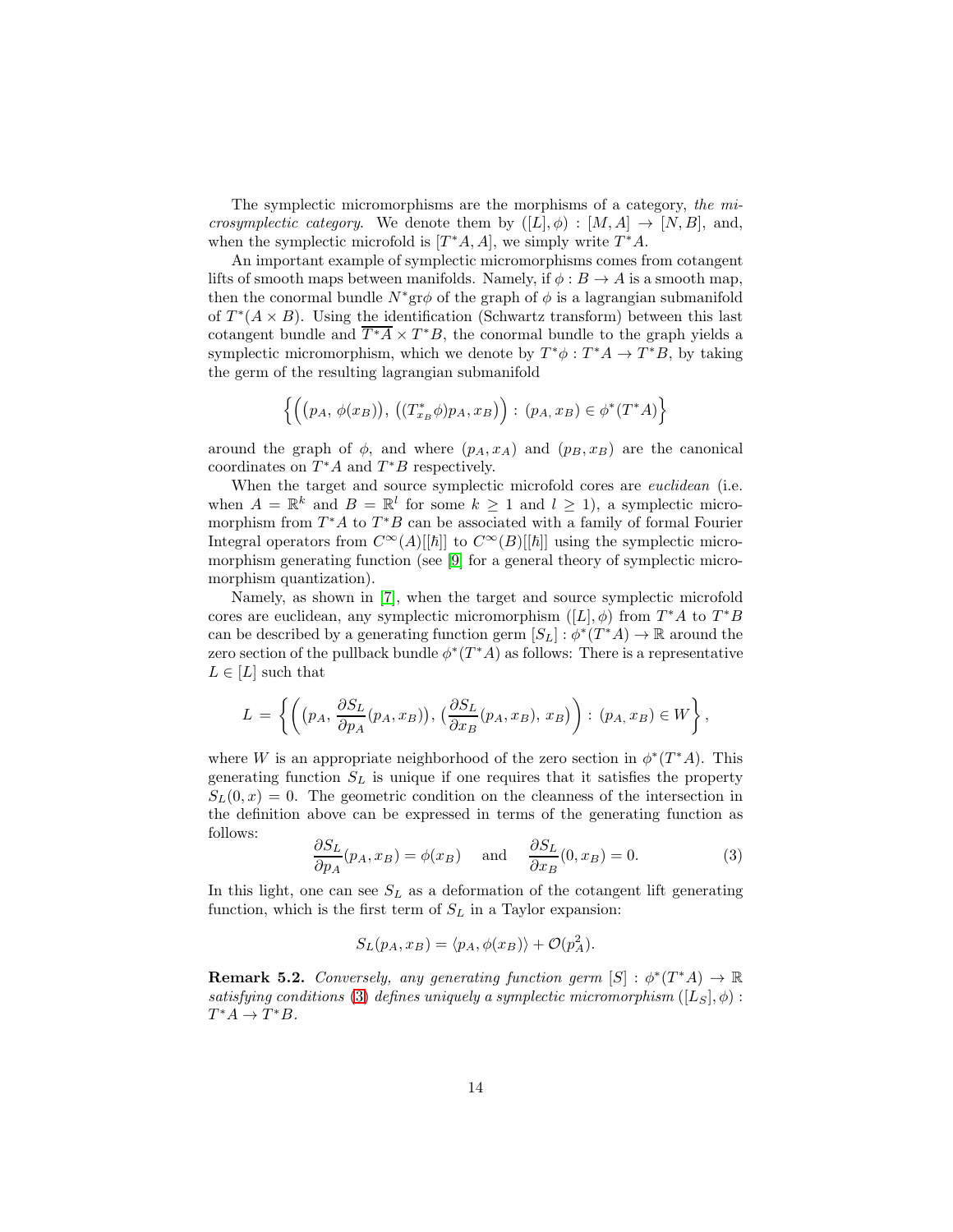Now, using the generating function  $S_L$  of the symplectic micromorphism  $([L], \phi)$  and a function germ  $a : \phi^*(T^*A) \to \mathbb{R}$  around the zero section, one can construct a formal operator

$$
C^{\infty}(A)[[\hbar]] \longrightarrow C^{\infty}(B)[[\hbar]]\n\psi \mapsto Q^{a}([L], \phi)\psi
$$

by taking the stationary phase expansion of the following oscillatory integral:

$$
\int_{T^*A} \chi(p_A, x_A) \psi(x_A) a(p_A, x_B) e^{\frac{i}{\hbar}(S_L(p_A, x_B) - p_A x_A)} \frac{dx_A dp_A}{(2\pi\hbar)^n},
$$

where  $\chi$  is a cutoff function with compact support around the critical points of the phase  $S_L(p_A, x_B) - p_A x_A$  (w.r.t. the integration variables) and with value 1 on this critical locus, which is nothing but the points in  $\{(0, \phi(x_B)) : x_B \in B\}.$ Since the critical locus is contained in the zero section, the asymptotic expansion does not depend on the cutoff functions and, hence, is well-defined. To simplify the notation, we will abuse it slightly, and write from now on:

$$
(Q^{a}([L], \phi))\psi(x_{B}) = \int_{\mathbb{R}^{k}} \widehat{\psi}(p_{A}) a(p_{A}, x_{B}) e^{\frac{i}{\hbar}S_{L}(p_{A}, x_{B})} \frac{dp_{A}}{(2\pi\hbar)^{k/2}},
$$

to mean the asymptotic expansion above, and where  $\hat{\psi}(p_B)$  is the asymptotic Fourier transform of  $\psi$ ; namely,

$$
\widehat{\psi}(p_A) = \int_{\mathbb{R}^k} \psi(x_A) e^{-\frac{i}{\hbar}p_A x_A} \frac{dx_A}{(2\pi\hbar)^{k/2}}.
$$

### 5.2 Gutt star-product as the quantization of a symplectic micromorphism

Let us now apply the reasoning of the previous section to the quantization of the linear Poisson structure on the dual of a Lie algebra g. Consider first the integrating Lie group  $G$ . Taking the cotangent lift of the group operation  $m: G \times G \rightarrow G$  yields a symplectic micromorphism

$$
([T^*m], \triangle_{\mathfrak{g}^*}) : [T^*G, \mathfrak{g}^*] \otimes [T^*G, \mathfrak{g}^*] \to [T^*G, \mathfrak{g}^*],
$$

where we take the core in the source and target symplectic microfolds to be not the cotangent bundle zero section  $G$ , but rather the fiber above the identity, i.e. the dual of the Lie algebra. Identifying  $[T^*G, \mathfrak{g}^*]$  with  $[T^*\mathfrak{g}^*, \mathfrak{g}^*]$  (which we will denote simply by  $T^*\mathfrak{g}^*$  using the Lagrangian embedding germ

$$
[T^*\mathfrak{g}^*,\mathfrak{g}^*]\to [T^*G,\mathfrak{g}^*],\quad (X,\xi)\mapsto (\exp(X),(T_1^*L_{\exp(X)})^{-1}\xi),
$$

the Lagrangian germ  $[T^*m]$  becomes the cotangent lift of the local group operation  $BCH : \mathfrak{g} \times \mathfrak{g} \to \mathfrak{g}$ , and  $([T^*m], \triangle_{\mathfrak{g}^*})$  becomes a symplectic micromorphism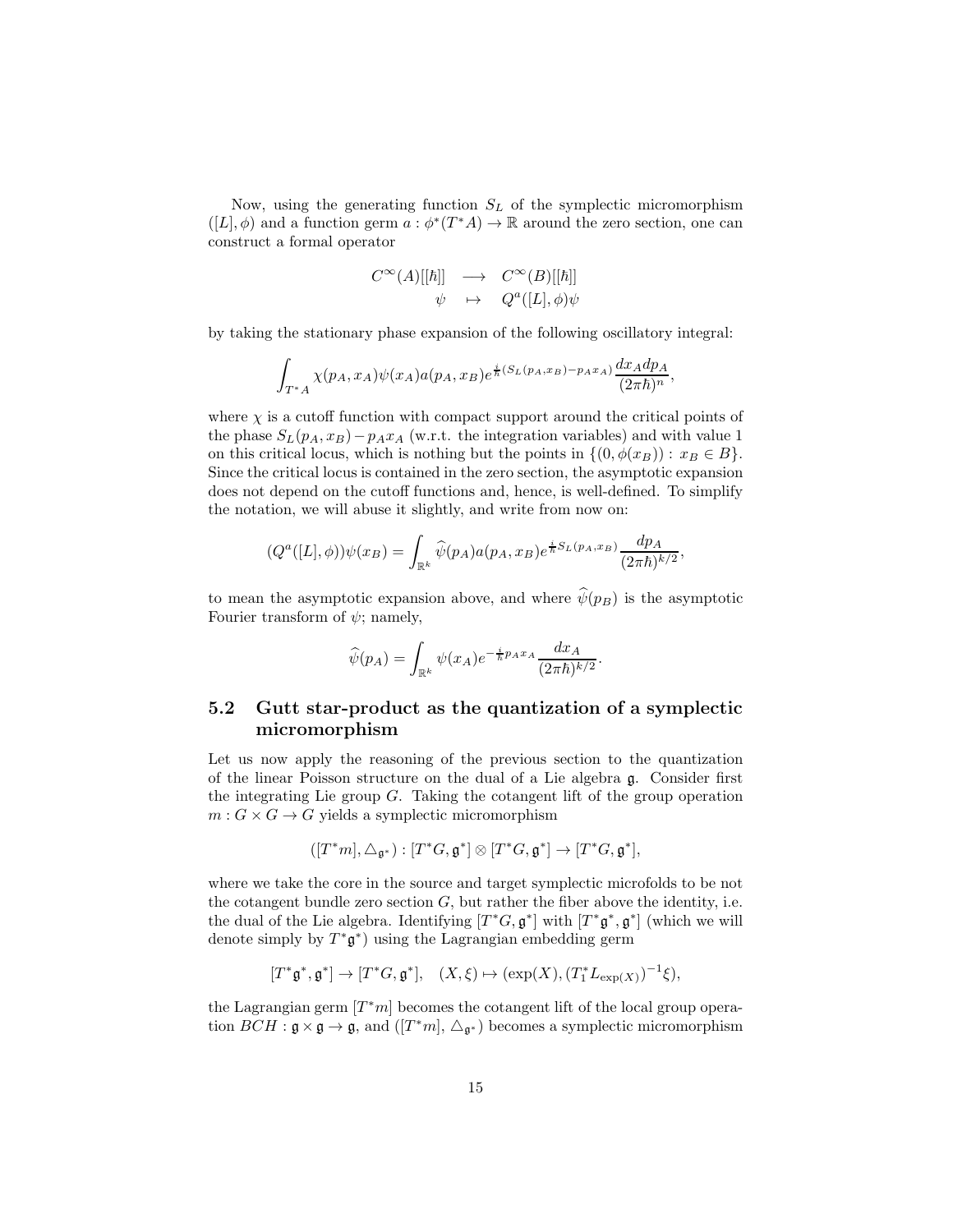from  $T^*\mathfrak{g}^*\otimes T^*\mathfrak{g}^*$  to  $T^*\mathfrak{g}^*$ , whose underlying Lagrangian submanifold germ coincides with the multiplication of the local symplectic groupoid integrating the linear Poisson structure on  $\mathfrak{g}^*$ .

This local/formal symplectic groupoid is described in [\[5\]](#page-18-12), where it is shown that  $T^*m$  can be described in term of the following generating function germ

$$
S(X,Y,\xi) = \langle \xi, BCH(X,Y) \rangle
$$

as follows:

$$
T^*m = \left\{ \left( (X, \frac{\partial S}{\partial X}), (Y, \frac{\partial S}{\partial Y}), (\frac{\partial S}{\partial \xi}, \xi) \right) : (X, Y, \xi) \in W \right\}
$$

where W is an appropriate neighborhood of the zero section in  $T^*\mathfrak{g}^* \oplus T^*\mathfrak{g}^*$ .

Once the generating function of a symplectic micromorphism is computed, it is easy to obtain a family of (formal) FIOs quantizing it as explained in the previous section. In the case at hand, we obtain the following family of formal operators

$$
Q^a(T^*m): \mathcal{C}^\infty(\mathfrak{g}^*)[[\epsilon]] \otimes \mathcal{C}^\infty(\mathfrak{g}^*)[[\epsilon]] \to \mathcal{C}^\infty(\mathfrak{g}^*)[[\epsilon]]
$$

of the form (in the notation from the previous section and with  $\epsilon := \frac{\hbar}{2i}$ ):

$$
Q^{a}(T^{*}m)(f\otimes g)(\xi) = \int_{\mathfrak{g}\times\mathfrak{g}} \widehat{f}(X)\widehat{g}(Y)a(X,Y,\xi)e^{\frac{i}{\hbar}S(X,Y,\xi)}\frac{dXdY}{(2\pi\hbar)^{n}},\tag{4}
$$

where a is the germ of a smooth function on  $T^*\mathfrak{g}^* \oplus T^*\mathfrak{g}^*$  around the zero section, called the *amplitude* of the FIO  $Q^a(T^*m)$ , and n is the dimension of  $\mathfrak{g}$ .

When  $a = 1$  and S is the generating function of  $([T^*m], \Delta_{\mathfrak{g}^*})$ , we have that

<span id="page-15-0"></span>
$$
f *_a g = Q^a(T^*m)(f \otimes g)
$$

coincides with the Gutt star-product [\[1,](#page-18-13) [2,](#page-18-14) [17\]](#page-19-7). For other star-products in integral form on duals of Lie algebras as in [\(4\)](#page-15-0), we refer the reader to the work of Ben Amar [\[1,](#page-18-13) [2\]](#page-18-14).

**Remark 5.3.** For a general amplitude a,  $f *_{a} g$  is not necessarily associative.

### 5.3 Deformation quantization of Leibniz algebras

Let  $(\mathfrak{h}, [,])$  be a Leibniz algebra and  $(R_{\mathfrak{h}}, \triangleright)$  its integrating Lie rack from Section 3. The idea is to proceed by analogy and to quantize the Lagrangian relation

$$
T^*\triangleright : T^*R_{\mathfrak{h}} \times T^*R_{\mathfrak{h}} \to T^*R_{\mathfrak{h}}
$$

as we did for the group operation in the case of a Lie algebra.

As we saw in the Lie case, it is better to consider the local model, i.e. the integrating rack

$$
\vartriangleright : \mathfrak{h} \times \mathfrak{h} \to \mathfrak{h}, \quad (X, Y) \mapsto e^{\mathrm{ad}_X}(Y) =: \mathrm{Ad}_X(Y)
$$

defined on  $\mathfrak{h}$ . Denote by  $T^*\mathfrak{h}^*$  the product  $\mathfrak{h} \times \mathfrak{h}^*$ . The symplectic form is then simply the canonical pairing. The first step is to take the cotangent lift of the rack operation and compute its generating function: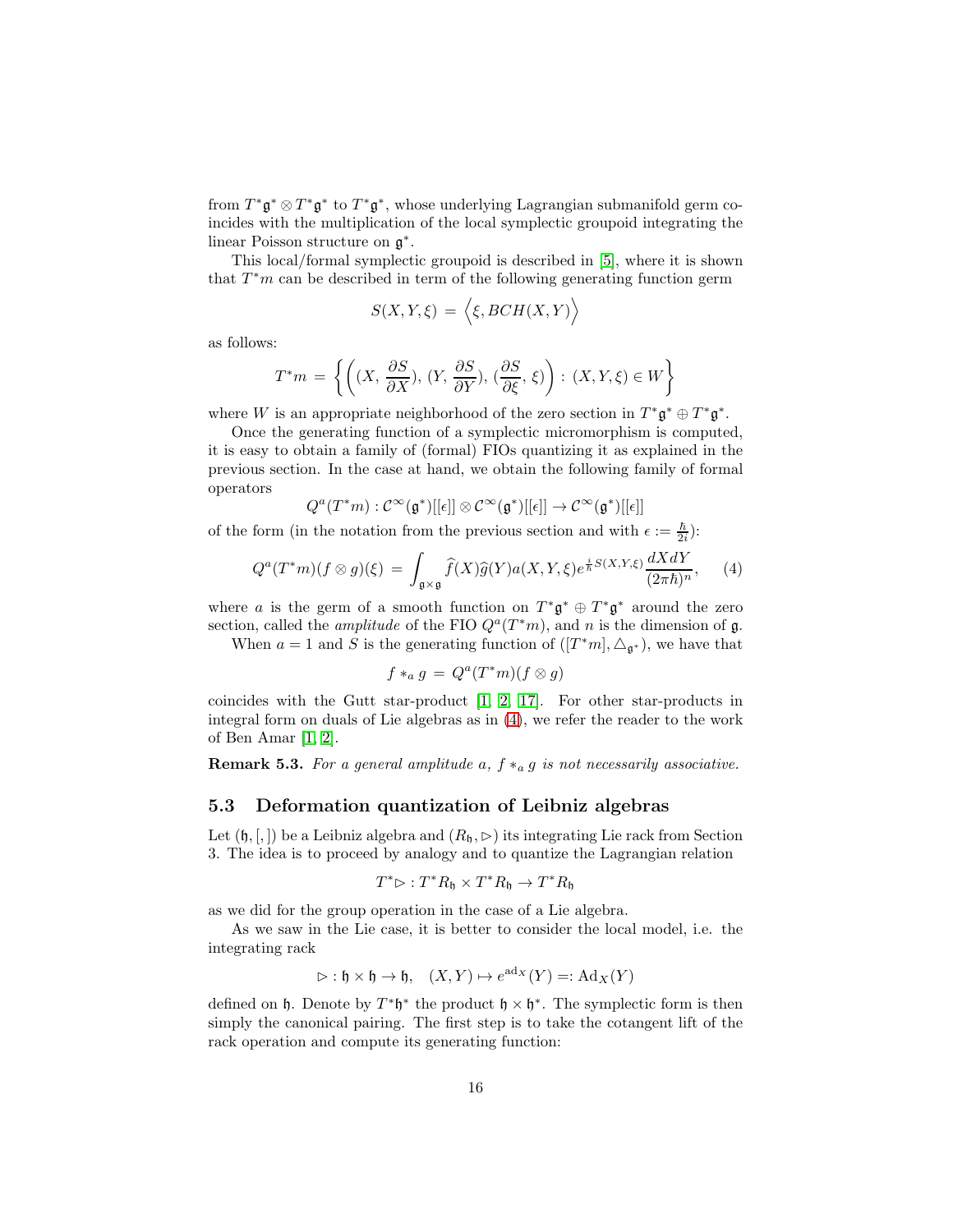**Proposition 5.4.** The cotangent lift of  $\triangleright$  yields a symplectic micromorphism

$$
T^*\rhd:T^*\mathfrak{h}^*\otimes T^*\mathfrak{h}^*\to T^*\mathfrak{h}^*
$$

with generating function

$$
S_{\triangleright}(X,Y,\xi) := \langle \xi, \mathrm{Ad}_X(Y) \rangle.
$$

Proof. Consider the generating function

$$
S_{\triangleright}(X, Y, \xi) := \langle \xi, \mathrm{Ad}_X(Y) \rangle
$$
  
=  $\langle \xi, Y + [X, Y] + \frac{1}{2}[X, [X, Y]] + \dots \rangle$ 

We will denote the variables by  $(X, Y) =: P$  and  $\xi$ , and write accordingly  $S_{\triangleright}(X, Y, \xi) = S_{\triangleright}(P, \xi).$ 

As shown in [\[7\]](#page-18-9) Sections 3.1 and 3.2 (see also [\[5\]](#page-18-12) Section 1.2), a generating function of the type

$$
S_{\triangleright}(P,\xi) = \langle \xi, Y + [X,Y] + \frac{1}{2}[X,[X,Y]] + \ldots \rangle
$$
  
=  $\langle \Phi(\xi), P \rangle + \mathcal{O}(P^2)$ 

where  $\Phi : \mathfrak{h}^* \to \mathfrak{h}^* \times \mathfrak{h}^*, \ \Phi(\xi) = (0, \xi),$  yields a symplectic micromorphism

$$
([L_S], \Phi): T^* \mathfrak{h}^* \otimes T^* \mathfrak{h}^* \to T^* \mathfrak{h}^*
$$

where

$$
L_S = \left\{ \left( (X, \frac{\partial S_{\triangleright}}{\partial X}), (Y, \frac{\partial S_{\triangleright}}{\partial Y}), (\frac{\partial S_{\triangleright}}{\partial \xi}, \xi) \right) \mid \xi \in \mathfrak{h}^*, \ X, Y \in \mathfrak{h} \right\}
$$
  
=  $\left\{ ((X, \langle [X, Y], \xi \rangle), (Y, \mathrm{Ad}_X^*(\xi)), (\mathrm{Ad}_X(Y), \xi)) \mid \xi \in \mathfrak{h}^*, \ X, Y \in \mathfrak{h} \right\}$ 

which one recognizes to be the cotangent lift of the map  $(X, Y) \mapsto \text{Ad}_X(Y)$ .  $\Box$ 

We are now ready to quantize  $T^* \triangleright : T^* \mathfrak{h} \otimes T^* \mathfrak{h} \to T^* \mathfrak{h}$ . As before, the family of semi-classical FIO quantizing the symplectic micromorphism is given by

$$
Q^{a}(T^{*}\rhd)(f\otimes g)(\xi) = \int_{\mathfrak{h}\times\mathfrak{h}} \widehat{f}(X)\widehat{g}(Y)a(X,Y,\xi)e^{\frac{i}{\hbar}S_{\rhd}(X,Y,\xi)}\frac{dXdY}{(2\pi\hbar)^{n}},
$$

where a is the germ of an amplitude and  $\hat{f}$  and  $\hat{g}$  are the asymptotic Fourier transforms. Our main theorem in [\[12\]](#page-18-15) reads now:

**Theorem 5.5.** For  $a = 1$ , the operation

$$
\rhd_\hbar: \mathcal{C}^\infty(\mathfrak{h}^*)[[\epsilon]] \otimes \mathcal{C}^\infty(\mathfrak{h}^*)[[\epsilon]] \to \mathcal{C}^\infty(\mathfrak{h}^*)[[\epsilon]]
$$

defined by

$$
f \rhd_{\hbar} g := Q^{a=1}(T^* \rhd)(f \otimes g)
$$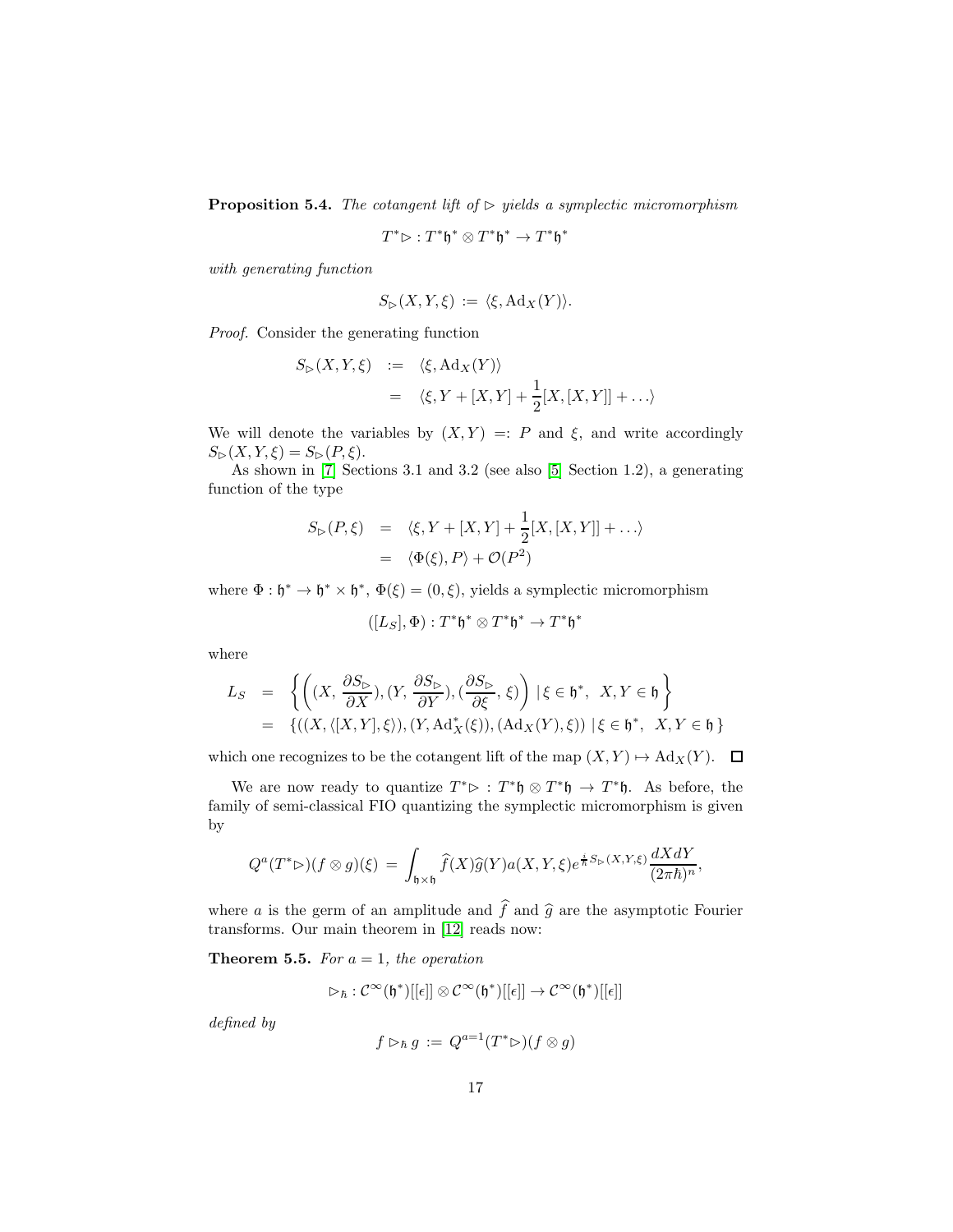is a quantum rack, i.e.

(1) ⊳<sup>h</sup> restricted to  $U_{\mathfrak{h}} = \{E_X := e^{\frac{i}{\hbar}\langle X,-\rangle} =: e^{\frac{i}{\hbar}X} | X \in \mathfrak{h}\}\$ is a rack structure and

$$
e^{\frac{i}{\hbar}X} \triangleright_{\hbar} e^{\frac{i}{\hbar}Y} = e^{\frac{i}{\hbar}\text{conj}_*(X,Y)},
$$

(2) ⊳<sup>h</sup> restricted to ⊳<sub>h</sub>:  $U_0 \times C^{\infty}(\mathfrak{h}^*) \to C^{\infty}(\mathfrak{h}^*)$  is a rack action and

$$
(e^{\frac{i}{\hbar}X}\rhd_{\hbar}f)(\xi) = (\mathrm{Ad}^*_{-X}f)(\xi).
$$

Moreover,  $\triangleright_{\hbar}$  coincides with the Gutt quantum rack  $f \triangleright_{a} g := f *_{a} g *_{a} \overline{f}$  on the restrictions in the Lie case (although it is different on the whole  $\mathcal{C}^{\infty}(\mathfrak{h}^*)[[\epsilon]]$ ).

Remark 5.6. Actually, Property (2) in the theorem above holds also for square integrable functions, and we even obtain a unitary rack action:

$$
\rhd_{\hbar} : U_{\mathfrak{h}} \times L^2(\mathfrak{h}^*) \to L^2(\mathfrak{h}^*).
$$

Proof of the theorem:

The first property follows from the fact that exponentials Fourier transform to delta functions:

$$
\begin{array}{rcl} \left(e^{\frac{i}{\hbar}\bar{X}}\rhd_{\hbar}e^{\frac{i}{\hbar}\bar{Y}}\right)(\xi)&=&\displaystyle\int\widehat{e^{\frac{i}{\hbar}\bar{X}}e^{\frac{i}{\hbar}\bar{Y}}}e^{\frac{i}{\hbar}\langle\xi,\mathrm{Ad}_{X}(Y)\rangle}\frac{dXdY}{(2\pi\hbar)^{\dim(\mathfrak{h})}}\\ &=&(2\pi\hbar)^{\dim(\mathfrak{h})}\displaystyle\int\delta_{\bar{X}}(X)\delta_{\bar{Y}}(Y)e^{\frac{i}{\hbar}\langle\xi,\mathrm{Ad}_{X}(Y)\rangle}\frac{dXdY}{(2\pi\hbar)^{\dim(\mathfrak{h})}}\\ &=&e^{\frac{i}{\hbar}\langle\mathrm{Ad}_{\bar{X}}(\bar{Y}),\xi\rangle}=e^{\frac{i}{\hbar}\langle\mathrm{conj}_{*}(\bar{X},\bar{Y}),\xi\rangle}. \end{array}
$$

Now  $\triangleright_{\hbar}$  satisfies the rack identity on  $U_{\mathfrak{h}}$ , because conj<sub>\*</sub> does. Furthermore,

$$
E_Y \mapsto E_X \triangleright_{\hbar} E_Y = E_{\text{conj}_*(X,Y)}
$$

is bijective for all  $X \in \mathfrak{h}$ , because  $Y \mapsto \text{conj}_*(X, Y)$  is. It is also clear from the formula above that this rack structure coincides with the Gutt rack structure in the case of a Lie algebra.

The second property also follows from the fact that exponentials Fouriertransform to delta functions:

$$
\begin{array}{rcl}\n\left(e^{\frac{i}{\hbar}\bar{X}}\triangleright_{\hbar}f\right)(\xi) & = & \displaystyle\int e^{\frac{\widehat{i}}{\hbar}\bar{X}}\widehat{f}(Y)e^{\frac{i}{\hbar}\langle\xi,\mathrm{Ad}_{X}(Y)\rangle}\frac{dXdY}{(2\pi\hbar)^{\dim(\mathfrak{h})}} \\
& = & (2\pi\hbar)^{(\dim(\mathfrak{h}))/2}\int \delta_{\bar{X}}(X)\widehat{f}(Y)e^{\frac{i}{\hbar}\langle\xi,\mathrm{Ad}_{X}(Y)\rangle}\frac{dXdY}{(2\pi\hbar)^{\dim(\mathfrak{h})}} \\
& = & \displaystyle\frac{1}{(2\pi\hbar)^{(\dim(\mathfrak{h}))/2}}\int \widehat{f}(Y)e^{\frac{i}{\hbar}\langle\mathrm{Ad}^{*}_{-X}\xi,Y\rangle}dY \\
& = & f(\mathrm{Ad}^{*}_{-X}\xi).\n\end{array}
$$

One sees that this defines a rack action from the fact that the coadjoint action  $Ad^*_{-X}$  is a rack action.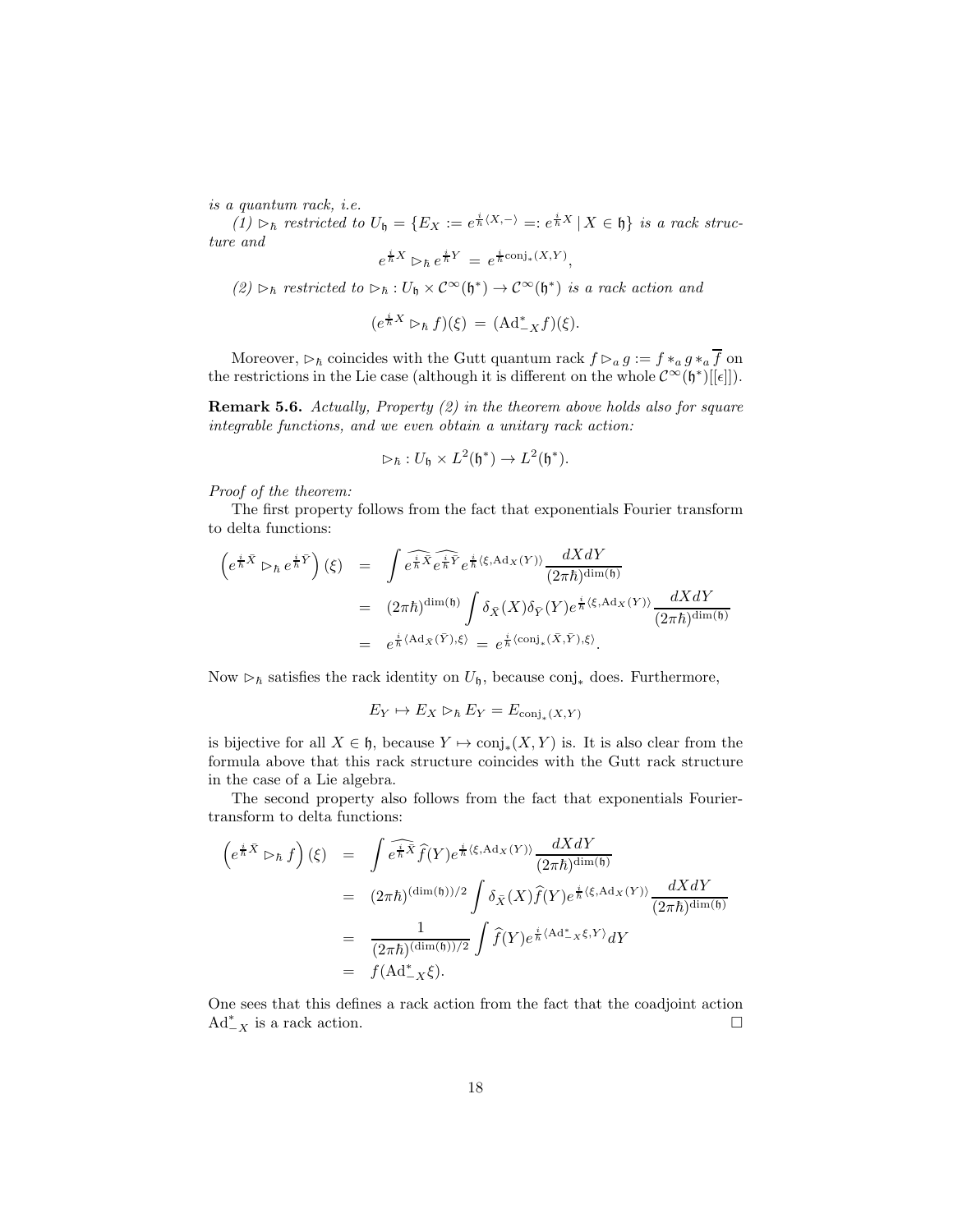## <span id="page-18-13"></span>References

- <span id="page-18-14"></span>[1] Ben Amar, N. K-star products on dual of Lie algebras. J. Lie Theory 13 (2003) 329–357
- [2] Ben Amar, N. A comparison between Rieffel's and Kontsevich's deformation quantizations for linear Poisson tensors. Pacific J. Math. 229 (2007), no. 1, 1–24
- <span id="page-18-2"></span><span id="page-18-1"></span>[3] Barnes, Donald W. On Levi's theorem for Leibniz algebras. Bull. Aust. Math. Soc. 86 (2012), no. 2, 184–185
- <span id="page-18-12"></span>[4] Barnes, Donald W. Faithful representations of Leibniz algebras. Proc. Amer. Math. Soc. 141 (2013), no. 9, 2991–2995
- [5] Cattaneo, Alberto S.; Dherin, Benoit; Felder, Giovanni Formal symplectic *groupoid.* Comm. Math. Phys. **253** (2005), no. 3, 645–674
- <span id="page-18-8"></span>[6] Cattaneo, Alberto S.; Dherin, Benoit; Weinstein, Alan Symplectic microgeometry I: micromorphisms. J. Symplectic Geom. 8 (2010), no. 2, 205–223
- <span id="page-18-9"></span>[7] Cattaneo, Alberto S.; Dherin, Benoit; Weinstein, Alan Symplectic microgeometry II: generating functions. Bull. Braz. Math. Soc.  $(N.S.)$  42 (2011), no. 4, 507–536
- <span id="page-18-10"></span>[8] Cattaneo, Alberto S.; Dherin, Benoit; Weinstein, Alan Symplectic microgeometry III: monoids. accepted in Journal of Symplectic Geometry
- <span id="page-18-11"></span>[9] Cattaneo, Alberto S.; Dherin, Benoit; Weinstein, Alan Symplectic microgeometry IV: quantization (in preparation)
- <span id="page-18-3"></span>[10] Covez, Simon The local integration of Leibniz algebras. Ann. Inst. Fourier (Grenoble) 63 (2013), no. 1, 1–35
- <span id="page-18-4"></span>[11] Crainic, Marius; Fernandes, Rui Loja Integrability of Lie brackets. Ann. of Math. (2) **157** (2003), no. 2, 575–620.
- <span id="page-18-15"></span>[12] Dhérin, Benoît; Wagemann, Friedrich Deformation quantization of Leibniz algebras. arXiv:1310.4705
- <span id="page-18-7"></span>[13] Didry, Manon Construction of groups associated to Lie- and to Leibnizalgebras. J. Lie Theory 17 (2007), no. 2, 399–426
- <span id="page-18-0"></span>[14] Duistermaat, Johannes Jisse; Kolk, Johan A. C. Lie groups. Springer Universitext, Springer Verlag 2000
- <span id="page-18-5"></span>[15] Fenn, Roger; Rourke, Colin Racks and links in codimension two. J. Knot Theory Ramifications 1 (1992), no. 4, 343–406
- <span id="page-18-6"></span>[16] Fresse, Benoit Lie theory of formal groups over an operad. J. Algebra 202 (1998), no. 2, 455–511